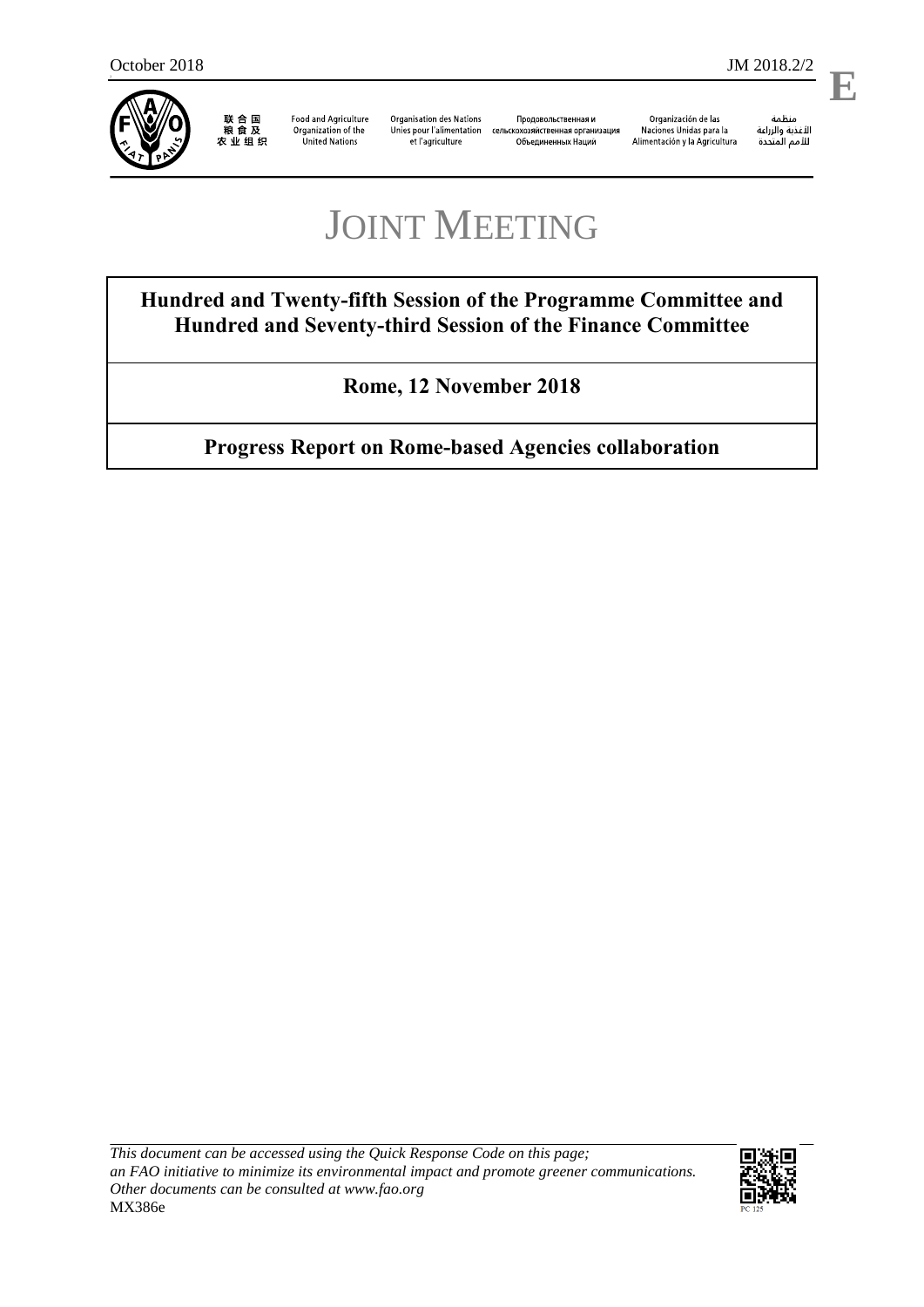

**Food and Agriculture Organization of the United Nations** 





# 2018 Joint Progress Report on RBA Collaboration

# **Background**

1. In 2015, Member States adopted the 2030 Agenda for Sustainable Development (Agenda 2030). One-hundred and ninety-three governments signed up to end poverty and hunger, address climate change and leave no one behind. Success in achieving the 17 goals of the 2030 Agenda has required a strengthened commitment to work together and called on enhanced partnerships across sectors, and between governments, international organizations and non-state actors. The United Nations Rome-based Agencies (RBAs): the Food and Agriculture Organization (FAO); the International Fund for Agricultural Development (IFAD); and the World Food Programme (WFP) responded to this call. In the 2016 joint paper "Collaboration among the United Nations Rome-based Agencies: Delivering on the 2030 Agenda", the three agencies outlined how they will work together to support governments to achieve the 2030 Agenda.

### **RBA Response to Memberships' Request**

2. In the 2016 joint paper, $1$  the RBAs committed to providing the FAO Council and the IFAD and WFP Executive Boards with an annual update on how the agencies are working together at the country, regional and global levels. This progress report, is the  $2<sup>nd</sup>$  update provided to the RBA Governing Bodies and has been jointly prepared by FAO, IFAD, and WFP. As in the 2017 edition,<sup>2</sup> this joint update highlights how the three agencies are working together in particular contexts, and showcases examples of strengthened coordination efforts under the four pillars of RBA collaboration. The four pillars of RBA collaboration are: (i) country and regional levels; (ii) global collaboration; (iii) collaboration in thematic areas; and (iv) joint provision of corporate services. The update also presents an analysis of opportunities, challenges, and lessons learnt.

### **Humanitarian-Development - Peace Nexus**

3. The past decade has seen a significant shift in the scale and complexity of humanitarian crises. The number of armed conflicts has steadily grown with a two-fold increase in the number of crises directly related to, or caused by armed conflict since 2013. These crises also increasingly display complex interactions between economic, environmental, climatic, political, security, and societal factors that complicate not only the immediate response, but also the search for long-term solutions. More and more crises are linked to unresolved and intractable economical and sociopolitical disputes, including conflict, that lead to protracted humanitarian situations. The complexity and increasingly protracted nature of many of these crises has been at the heart of efforts to increase collaboration between humanitarian and development actors with the objective to address the root causes and better support longer-term sustainable solutions, particularly in rural economies, while effectively addressing immediate humanitarian needs. At the same time, efforts are also needed to design interventions supporting food and nutrition security and agricultural

l

<sup>1</sup> Presented in the last quarter of 2016

<sup>2</sup> Presented in the last quarter of 2017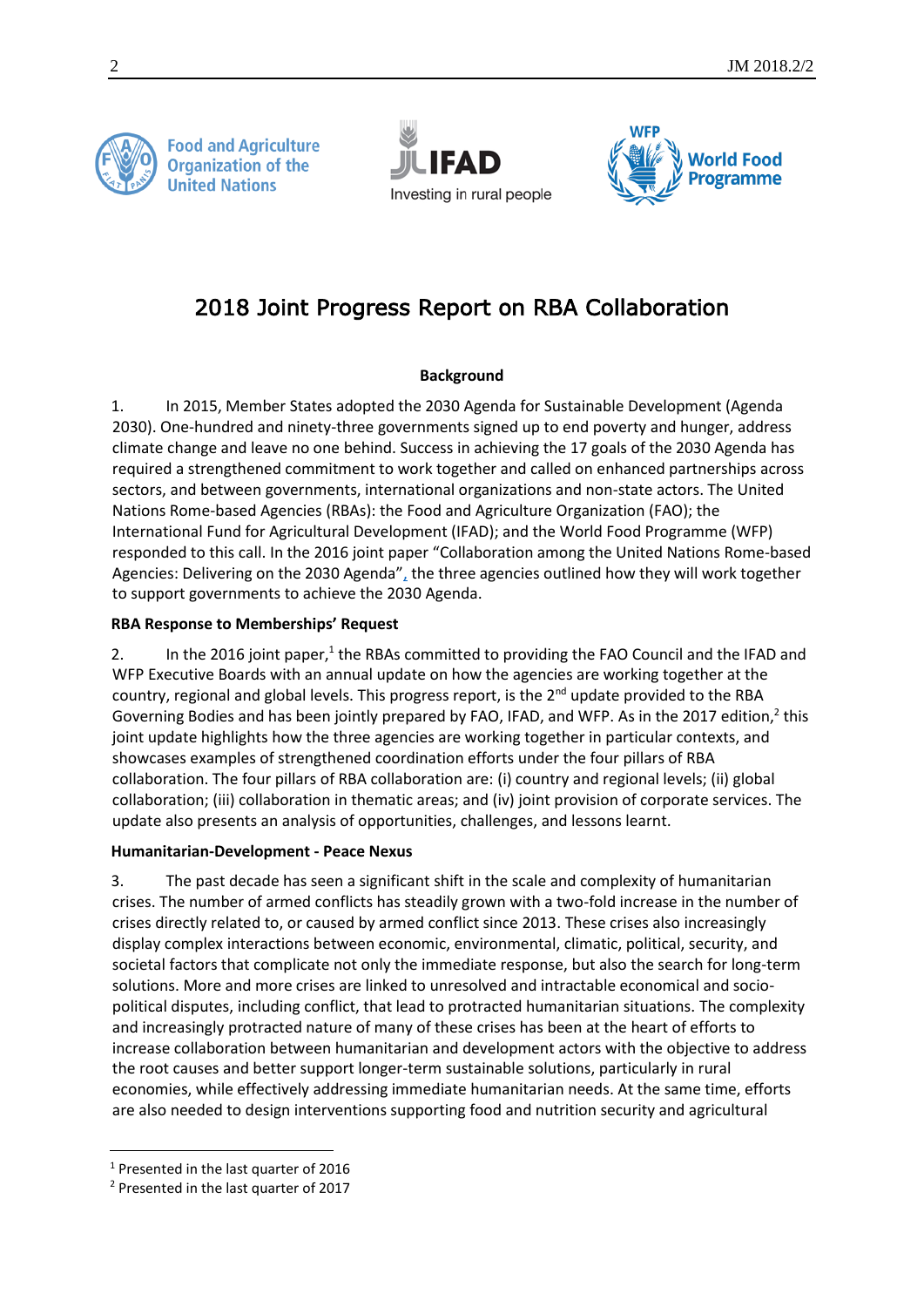livelihoods that contribute to conflict prevention, sustaining peace and gender equality so that not only the symptoms but the root causes of conflicts are addressed.

4. In a historic unanimous vote, members of the U.N. Security Council recognized for the first time that armed conflict and violence are closely linked to food insecurity and the risk of famine currently threatening the lives of millions of people. In adopting [Resolution 2417 \(2018\),](https://undocs.org/S/RES/2417(2018)) the Security Council drew attention to this link. The world's most vulnerable people are now placed at the center of its agenda.

5. In addition, the number of hungry people in the world continues to increase, in large part due to conflict and instability. New evidence presented in the *2018 State Of Food Security and Nutrition in the World* report confirms that the number of people who suffer from hunger has been growing over the past three years, returning to levels from almost a decade ago. In 2017 the number of undernourished people is estimated to have increased to 821 million – around one out of every nine people in the world. Multiple forms of malnutrition are evident in many countries and adult obesity is growing even as forms of undernutrition persist. Conflict, and climate variability and extremes are among the key drivers behind the recent uptick in global hunger and are among the leading causes of severe food crises.

6. FAO, IFAD, WFP and the International Organization for Migration (IOM) released *The Linkages Between Migration, Agriculture, Food Security and Rural Development*, that analyzes and highlights the role of agriculture and rural development in addressing the adverse drivers of migration. It focuses on several factors that influence rural people's decision to migrate, including poverty, hunger, environmental degradation and climate shocks, conflict, economic factors and employment opportunities. There is a direct relationship between food security and migration implying that people often migrate to escape hunger.

#### **Crystalizing the Collaboration: the RBA Memorandum of Understanding (MoU)**

7. In response to the challenges highlighted above, the RBAs signed a five-year Memorandum of Understanding on 6 June 2018. The MoU responds to the call by the Secretary-General, in the context of the UN reform, and the repositioning of the UNDS. The RBAs commit to working in the new paradigm by making fundamental shifts, including transcending the humanitarian development divide by working towards collective outcomes, based on comparative advantages and over multiyear time frames. The aim of the MoU is to strengthen collaboration and coordination at global, regional and country levels in order to provide enhanced support to Member Countries. It sets out areas for comprehensive and integrated support including working together on national planning processes with governments, as well as developing joint outcomes, programmes and assessments. It also covers shared data analysis, joint accountability for collective outcomes, continued sharing of corporate services including security, human resources, travel and health services, developing new joint outcome-based financing approaches for projects, and a joint reporting mechanism to measure progress. A joint action plan to translate the commitments in the MOU into action is currently being finalized.

8. In implementing the RBA MoU, collaboration at country level is being reinforced. FAO, IFAD, and WFP are working to further strengthen joint strategic planning and programming, in line with UN Reform, by developing joint strategies in selected countries and working towards conducting joint analyses of the main hunger gaps and solutions in an effort to support the "localization" of Agenda 2030, in particular SDG2. The RBAs will continue to be guided by and accountable for their individual country strategic plans/results-frameworks, and relate to the evolving new UNDAF, that could already highlight specific sets of interventions to be carried out jointly. More coherent and effective collaboration can be established by building on the strengths and comparative advantages of each Organization and based on their respective mandates. It is recognized that there is no single model that fits all cases and that there may be situations where it proves difficult for all the three agencies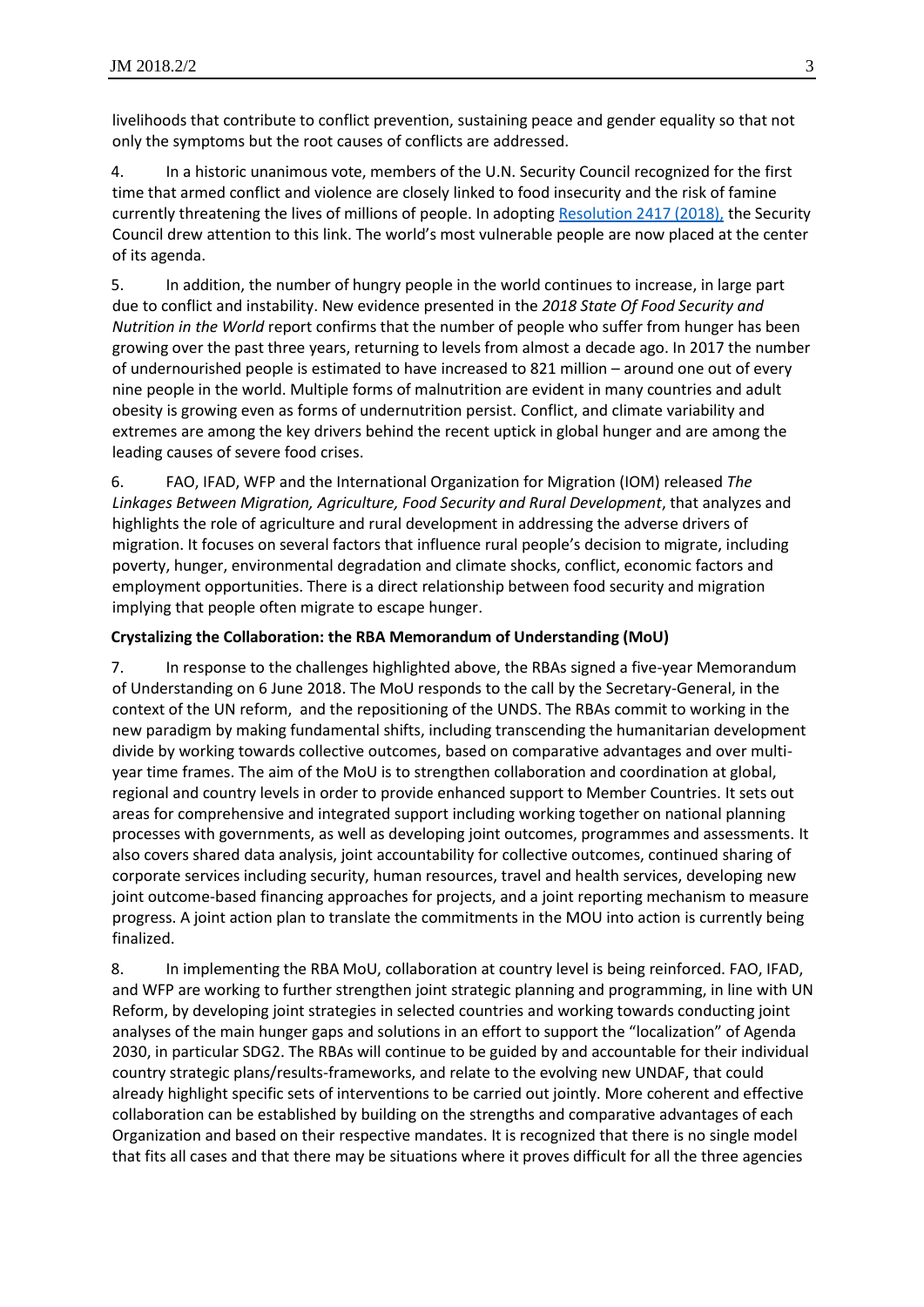to work together. In this regard, different approaches and models of collaboration are being explored.

#### **Advancing the 2030 Agenda: Opportunities, Challenges, and Lessons Learned**

9. RBA collaboration has increased steadily over recent years. In 2017, all three RBAs collaborated together at the country level on 50 projects in 33 countries, compared with 29 projects in 22 countries in 2016. FAO and WFP collaborated on 254 projects in 75 countries, compared with 202 projects in 74 countries in 2016. In 2017, IFAD and WFP partnered on 68 projects in 39 countries, compared with 36 projects in 27 countries in 2016. This represents a 26% increase, in just one year, in FAO-WFP bi-lateral projects, and an 89% increase in IFAD-WFP collaboration. Collaboration between FAO and IFAD increased by 36%. Tri-laterally, the RBAs increased their work together by almost 92%.

10. The increase in collaboration among the RBA country teams highlights both challenges and opportunities. The RBAs overcome challenges through continuous communication and by focusing on the common, shared goals. These fundamentals are necessary for successful collaboration. Enhanced synergies among the RBAs are paramount to achieving SDG2, which is at the core of all three agencies' mandates.

11. In terms of RBA coordination which aims to optimize efficiency and efficacy in joint activities, RBA steering committees at the country level have been established to streamline joint working planning around key high-priority topics. Such joint actions prioritize the complimentary approach to working on targets under the SDGs.

12. Additionally, several constraints have been identified, and when recognized have, in most cases, been overcome or minimized, and lessons learnt. These include:

- a) When funding gaps occur, programmes might not reach the originally planned number of beneficiaries;
- b) The unpredictability of funding makes it difficult for country teams to plan for multi-year, longterm engagement, despite the use of core resources that are available;
- c) Competing for funding amongst various activities and programmes at the country level can be minimized if coordination and harmonization of activities among the country teams, regional offices, coordination units, and HQ focal points are strengthened;
- d) Identifying core indicators based on agreed theory of change for activities for each country, which are used to consolidate results, can allow for the design of context-specific activities while at the same time contribute to reporting on progress while generating evidence against common indicators at the global level;
- e) Initial challenges in delivering jointly are, due to varying implementation and funding timeframes, focus and limited experience in joint programming such as how to package, layer and sequence activities to create sustained gains from humanitarian to development. This requires flexibility and shifts in the way agencies work and can be enhanced through promoting an integrated funding/approach during joint support missions– at country level - the collaboration with the UN Resident Coordinator's Office;
- f) Joint delivery requires the allocation of significant amount of resources, for tweaking, operationalizing and evaluating programs, building evidence and communicating success as well as coordination, especially staff time involved in the management, and implementation of a joint programme;
- g) When joint programmes build on ongoing initiatives embedded in the global programmes, operational costs can be reduced. In addition, given the benefits of a common approach for collective accountability and learning, in the wider context of the United Nations and the SDGs,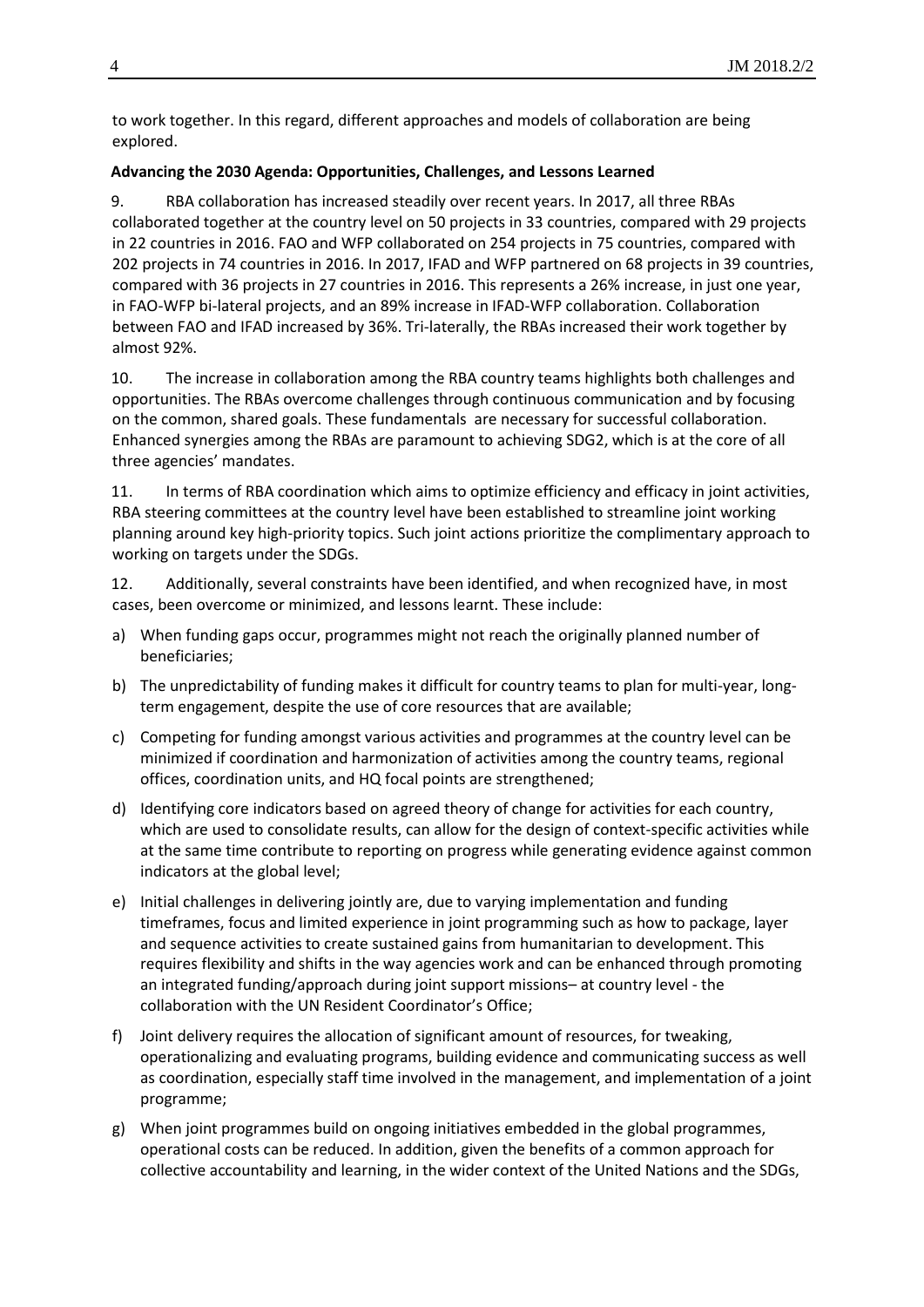joint evaluations are increasingly relevant at the decentralized level. There is increasing demand for system-wide and inter-agency collaboration on evaluation. Joint and inter-agency evaluations offer increased coverage, cost-efficiency and understanding among agencies and partners at the corporate and national levels.

#### *UN Reform*

13. In December 2017 the UN Secretary-General outlined an ambitious reform plan, in response to Member States calling for the UN to become more strategic, accountable, transparent, collaborative, efficient, effective and results-orientated. The goal of the reform is to demonstrate results supporting the achievement of the SDGs, which the RBAs strongly support. On a number of issues, the RBAs have prepared joint inputs to help shape the future of UN collaboration at country level, including through their contributions to the UN Development Assistance Framework (UNDAF) Design Team. FAO, IFAD, and WFP are looking at how to achieve better quality service provision and efficiency gains through consolidated back office functions and shared common premises where possible.

- a) However, aspects of UN reform may present challenges for the RBAs, including: aspects of funding the Resident Coordinator's (UNRC) system;
- b) the UNRC's role, i.e. as enabler of the UN Country Teams' work to deliver to those in need, will need to ensure Country Representatives have unfettered access to governments and local donors to achieve SDG results;
- c) the dual reporting of Country Representatives to Resident Coordinators;
- d) securing upfront investment required to move common business operations;
- e) recognition that many of the efficiency gains to be made will not be cashable or transferable for other uses, particularly for those agencies working in the field, with mainly earmarked funding, and other gain will be one-off or only realized incrementally; and,
- f) application of the proposed 1% coordination levy on tightly earmarked third-party non-core contributions to United Nations development-related activities.

14. Additionally, aspects of the reform still need to be articulated for operationalization and to avoid overlaps on the ground.

#### *Principals' Missions to Ethiopia and Niger*

15. In September 2017, the RBA Principals visited Ethiopia with the aim to enhance synergies to better serve the Ethiopian government and extend support to its rural peoples in the Tigray and Somali Regional States. At the time, each RBA was leveraging their comparative advantage in the Somali region. FAO's programme was centred on pastoralist communities, in order to strengthen the resilience of societies. IFAD contributed to the strengthening of a resilient and sustainable pastoral and agro-pastoral community by addressing issues of shock weather and drought through long term investments made by the Pastoral and Agro-pastoral Livelihoods Resilience project. WFP was providing the same community with food and cash assistance in the Somali region.

16. Following the 2017 visit of the Principals and building on the individual programmes in the Somali region, the three RBAs have developed an action plan to: enhance coordination and alignment to the emerging Government priorities for investment; identify, design and initiate new investments to enhance the resilience of the populations in the Ethiopian lowlands, particularly Somali Region; and support the Government with regard to operationalizing the new way of working, by better integrating humanitarian and development assistance in these areas. The action plan integrates the ongoing and new initiatives of the three RBAs with specific attention to creating the space for enhanced coordination, and collaboration through joint consultations with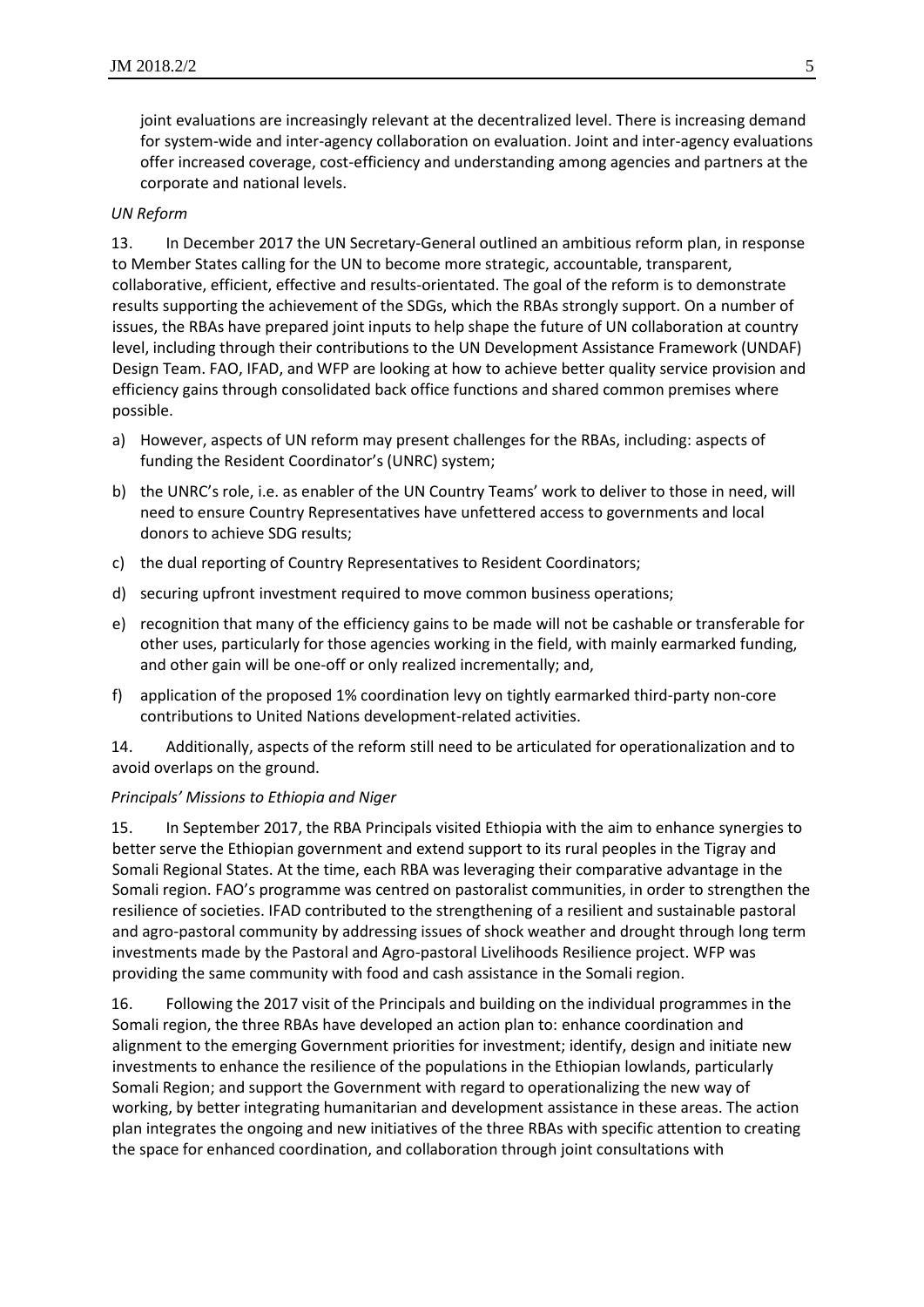Government and development partners and collaboration in the design and implementation of key strategic and programmatic initiatives.

17. In August 2018, the RBA Principals visited Niger. The joint mission to Maradi revealed the necessity to scale up joint programmes that strengthen resilience. There is also the need to move from a scattered or small-scale operation to more comprehensive and integrated programmes to increase incomes and self-sustainability. This will have the potential to curtail, migration, conflicts, and recruitment by extremists; will foster schooling retention, especially for girls thereby minimizing early marriages and reduce teenage pregnancies which perpetuate economic disempowerment and break the intergenerational cycle of undernutrition. The government of Niger welcomed increased RBA support on water harvesting, land rehabilitation, development of agriculture at community level and education – particularly for girls. The combined actions of FAO, IFAD, and WFP will support the Government's efforts to gradually lift the country from its current need for humanitarian support to longer term development solutions.

18. The RBAs joint work in Niger can have an impact on breaking the cycle of conflict, hunger and undernutrition and assist in economic development and increase stability. Where the RBAs have joined forces in Niger, production has increased, there is a reduction in the levels of migration, there is increased diversification of livelihoods, and diets have begun to diversify for the poorest people. This has translated into more jobs and income for youth. It also makes for a safer and more prosperous community. The joint work will be scaled-up at the regional level across the Sahel where there is the need for a substantial investment in strengthening resilience and livelihoods. In this regard, the RBAs have committed to creating a joint action plan in the Sahel. The action plan will be developed in close consultation with national authorities to ensure ownership and alignment with national strategies. An in-depth analysis of the challenges facing the Sahel Region and how the RBAs could scale-up existing efforts can be found in Annex I.

#### *RBA Coordination Mechanisms*

19. The RBA Principals have met on numerous occasions both formally and informally within the reporting period. The RBA Senior Consultative Group (SCG) is a coordination mechanism established to follow-up on Principals' decisions, to ensure close collaboration among agencies with the view of minimizing overlap. The RBA SCG met three times since the last RBA Collaboration progress report. Meetings are hosted on a rotational basis by the agencies. Among the matters reviewed and agreedupon by the SCG include: follow-up to the joint Principals' missions; preparation and review of the RBA MoU; joint priority areas and related activities; UN Reform; RBA collaboration on global, regional country, and thematic level as well as shared administrative and corporate services; and the preparations of the Informal Joint Meeting of the RBA Governing Bodies.

### *Informal Joint Meeting of the RBA Governing Bodies*

20. The 2nd annual session of the Informal Joint Meeting of the FAO Council and IFAD and WFP Executive Boards was hosted by IFAD in the FAO plenary hall in September 2018. The informal meeting allowed both Members and Observers to discuss RBA collaboration openly with the FAO Director-General, President of IFAD, and Executive Director of WFP. Participants noted the high level of collaboration at all levels, and welcomed the open and candid discussion of opportunities and challenges in, both, RBA collaboration and their engagement in the UN reform. In particular, the dialogue focused on joint efforts to strengthen country level collaboration. Member States appreciated the RBA Principals' second joint mission to Niger as was reflected in the statement delivered on behalf of the Permanent Representatives that joined the visit.

21. The RBAs agreed that the informal joint meeting of the FAO Council and IFAD and WFP Boards will be held once a year, organized on a rotational basis by each organization. The 2019 meeting will therefore be organized by WFP. While Member States were satisfied with the agenda of the 2018 meeting, it was agreed that the agenda of forthcoming meetings should follow a more inclusive process with closer involvement of the Bureaus of all three Agencies.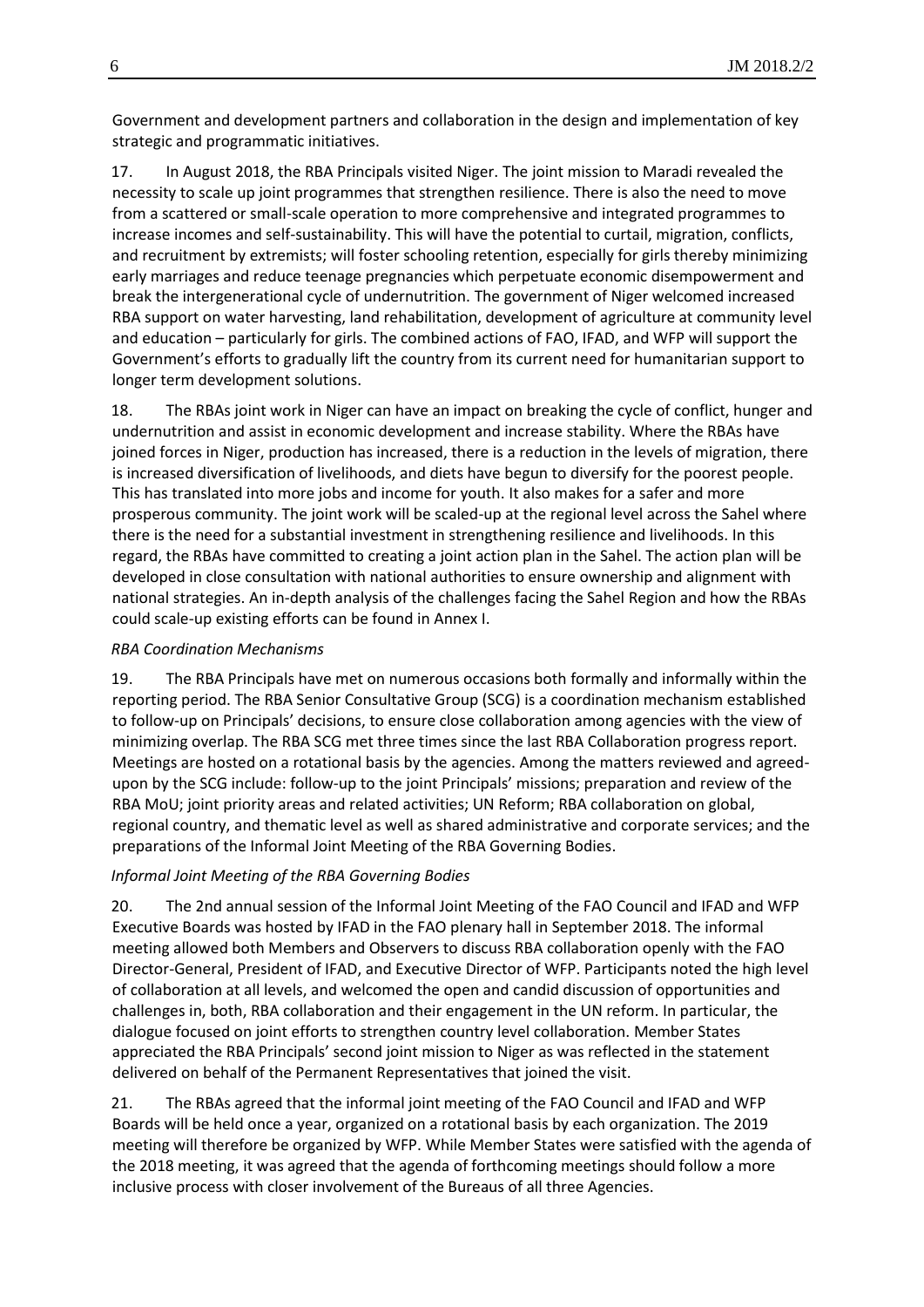#### *MOPAN RBA Case Studies*

22. The Multilateral Organisation Performance Assessment Network (MOPAN) monitors the performance of multilateral development organizations. MOPAN is finalizing their individual assessments of FAO, IFAD, and WFP. In the third quarter of 2018, MOPAN with the support of the RBAs, undertook pilot case studies on RBA country-based collaboration, focusing on joint work at the programmatic level in 3 countries – Bangladesh, Jordan and Madagascar. Following the initial country visits, the RBAs, together with the MOPAN team, added a fourth case study, using a deskbased review modality in Ethiopia. Early findings and evidence that MOPAN collected during the mission highlights good practices but also challenges in coordination and coherence between organizations, some corroborating the challenges outlined earlier.

#### **Four Pillars of RBA Collaboration**

#### *Country and Regional Level Collaboration*

23. In Latin America and the Caribbean, MoUs between the three agencies were signed in 2017 to establish a regional system of collaboration. The common objectives are Zero Hunger, eradication of extreme rural poverty, and promotion of resilient rural communities better adapted to climate change. Working under this collaborative framework, the RBAs commissioned a joint study looking at past collaborations, to document, opportunities, challenges, and lessons learnt which will be presented during FAO's "Week of Agriculture and Food", in Buenos Aires, Argentina in November 2018 and during a side event at the First Regular Session of the WFP Executive Board in February 2019. For the first time, FAO invited WFP to join the publication "State of Food Security in Latin America and the Caribbean 2018" which will be published by the end of the year. All three RBAs developed joint initiatives in Haiti, Colombia and Guatemala, to test the new collaboration framework. This year FAO, IFAD and WFP also agreed to have a joint approach to assess the drought situation in the dry corridor of Central America and Haiti. The RBAs are also organizing joint events to further their technical and policy dialogue and to give visibility to their collaboration, such as the joint side event during the second meeting of the Forum of the countries of Latin America and the Caribbean on Sustainable Development, in Santiago, Chile in April 2018.

24. In Chad, FAO and WFP together with UNICEF and WHO have developed operational cooperation through the implementation of a joint project entitled "Production of Local Fortified Food for Children (PROFORT). The objective is to provide vulnerable households with access to high nutritious food for children 6 to 24 months. At the scaling up phase, IFAD's expertise in value chain support will contribute to the sustainability of the project.

25. China has been highly supportive of RBA Collaboration. Government related institutions such as International Poverty Reduction Center in China (IPRCC) and China Internet and Information Center (CIIC) have been actively engaging FAO, IFAD, and WFP in projects such as the Global Poverty Reduction Online Sharing Database and the international Forum on Poverty Reduction. While FAO and IFAD participated in the 2017 Forum, WFP was invited to actively participate in the 2018 Forum China, making it a RBA joint activity and annual gathering. Moreover, the Ministry of Agriculture and Rural Affairs and the Ministry of Finance in China are regularly supporting all three RBA agencies.

26. FAO, IFAD and WFP are collaborating under the Djibouti 2035 sectorial development plan for fisheries, *Le Programme d'Appui á la Réduction de la Vulnérabilité dans le Zones de Peche Cotiéres* (PRAREV), which is mainly funded by IFAD. The RBAs interventions encourage sustainable fishing practices and ensure the availability of sea resources, and contribute to climate-resilient activities and natural resource management. The interventions through the RBA partnership have also resulted in among others, promoting sustainable fishing practices among 1290 fishermen and ensuring the availability of marine resources, thus improving access to a nutritious healthy and sufficient diet for about 9030 vulnerable people. The gains are numerous; the most important being the pooling of human, technical and financial resources of the three agencies around a single project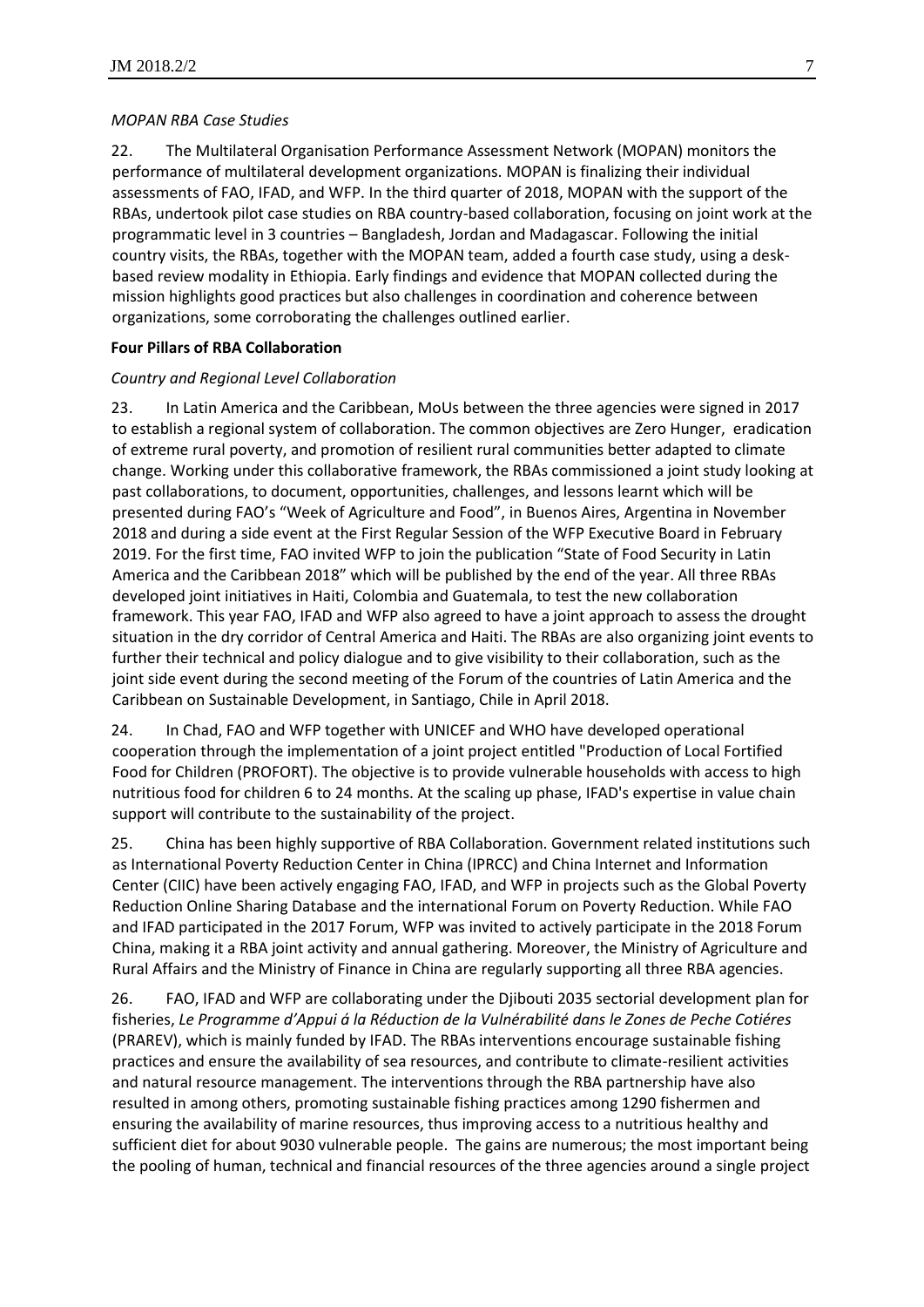to achieve common objectives through joint understanding and the sharing of experiences and lessons learnt.

27. RBA inter-agency collaboration is present in diverse Guatemalan geographical and cultural contexts by way of joint programmes and joint technical coordination platforms involving other UN agencies and key national, regional, and community-level stakeholders. RBA technical officers participate in inter-agency coordination groups based on UNDAF pillar areas of work, which in turn further facilitates effective coordination. As such, RBA work plan priorities go hand in hand with those established in the UNDAF and to this end all three agencies work especially close on the UNDAF's Pillar Number 1 "Inclusive and Sustainable Development". All of this likewise complements the new RBA Action Plan for 2018-19.

28. In Guinea, FAO, IFAD and WFP have mapped out activities to identify convergence and priority areas. A matrix of district-level activities to develop synergies and complementarities has been shared among RBAs and serves as a coordination tool for the UNDAF. The RBAs hold monthly coordination meetings to share updates on activities and discuss possible joint resource mobilization, inputs for their respective country strategies. The RBAs also co-chair the UNDAF strategic result 2 (food security, environmental management and disaster risk reduction). FAO and WFP collaborate in a joint school meals project funded by Japan where WFP purchases rice and vegetables and FAO supports productivity improvement. Both conduct joint resource mobilization, programming, coordination and reporting.

29. The RBAs are supporting the Government of India (GoI) in the continuum from policy engagement, technical assistance, capacity building, rural investment in food security, nutrition and agriculture development – at the same time addressing other cross cutting priorities of gender equality and women's empowerment, environment/climate change and the Youth employment agenda. In agreement with the GoI, the RBAs have identified 3 key entry points for their collaboration: the road map to achieving SDG 2, which is a collaborative effort between FAO, IFAD, and WFP; a strategic initiative led by WFP in collaboration with the GOI of India and which included active inputs from FAO and IFAD; the state level RBA collaboration with Government of Odisha to improve nutrition; and the complementary technical and financial assistance provided by FAO and IFAD to develop state capacity and investments in mitigating effects of drought on smallholder producers.

30. Through the Joint Programme Accelerating Progress towards the Economic Empowerment of Rural Women (JP RWEE), jointly supported by Norway and Sweden, the RBAs together with UN women have joined forces in Kyrgyzstan to improve rural women's access to decision-making and local governance; resilience to disaster and climate change induced risks; and access to social services. The JP RWEE has brought together multiple stakeholders from the central and local government, NGOs, international organizations and local activists, with the common vision of improving the structural and institutional barriers to the equal participation of women. The objective is to create sustainable change, encouraged by the Gender Action Learning System (GALS), a key element of JPRWEE. Each agency has contributed to both knowledge and technical support empowering rural women and advancing gender sensitive policies. IFAD's approaches to household development and experience in rural areas is complemented by FAO's technical support and policy assistance and WFP's food assistance.

31. RBA country collaboration in the Republic of Congo is rooted in the UNDAF and based on the Government's priorities. The RBAs with support from the EU are assisting vulnerable farmers through the small bean farmers project. The objective is to encourage food security, improve nutrition, and provide links between smallholders and markets. The RBAs have supported the Congolese government on policy coherence and development through initiatives such as a Joint Action plan for Scaling up Nutrition (SUN), national school feeding policy, national food security and nutrition policy, and the national zero hunger strategic review.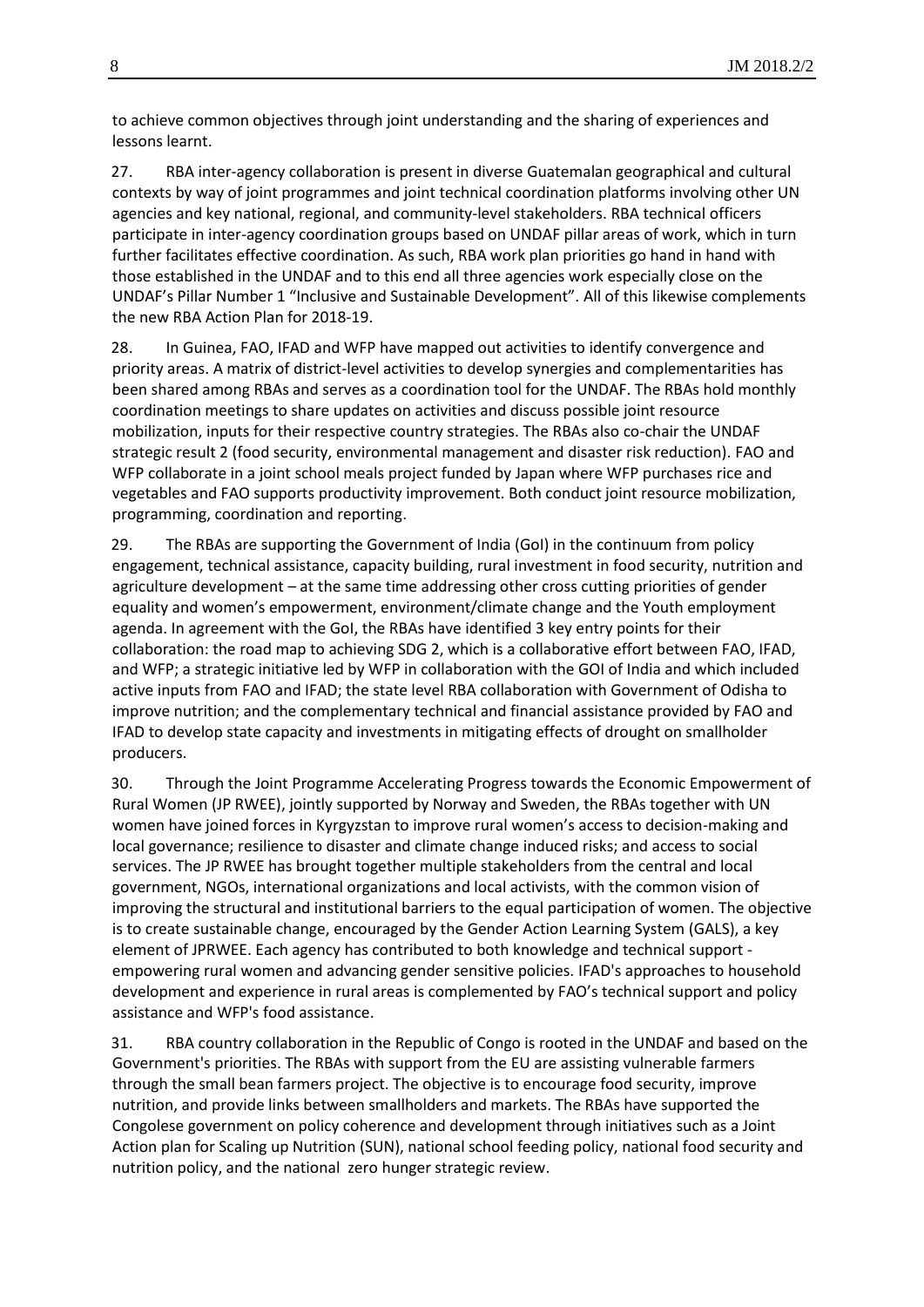#### *Global Level*

32. In 2018, the RBAs continued to provide financial, technical and staffing support to the Secretariat of the CFS, and to the promotion of CFS policy products as instruments for integrated implementation of SDGs. Within the CFS, the RBAs have engaged actively through its 45th Plenary, Advisory Group, Open-Ended Working Groups (OEWG), Technical Task Teams, and informal consultations. In addition, the RBAs have been strongly involved in the follow-up discussions on the CFS Evaluation, and contributed to the implementation of the responses to its recommendations. As members of the Technical Task Team of the CFS OEWG on Nutrition, the RBAs contributed to the development of the Terms of Reference for the preparation of the CFS Voluntary Guidelines on Food Systems and Nutrition, and the preparation of the Home grown School feeding Framework.

33. Under the theme "Transformation towards sustainable and resilient societies," the RBAs defined key messages to be included in the 2018 High Level Political Forum (HLPF) Ministerial Declaration. Joint statements were delivered during the thematic plenary sessions on resilience (delivered by WFP), SDG 11 (delivered by IFAD), and SDG12 (delivered by FAO). The RBAs also organized the side event "Strengthening rural-urban linkages for sustainable societies and healthy ecosystems". Furthermore, the RBAs engaged in the HLPF side event on nutrition and food systems co-organized by the CFS and UNSCN where FAO delivered a joint statement. The final Ministerial Declaration, the main outcome of the HLPF, subsequently took on board RBA key messages, including recognizing that ending hunger and achieving food security and improving nutrition is fundamental for sustainable development, that agriculture is a key sector for advancing sustainable access to water and natural resources for all, and that urban centers cannot be developed in isolation from rural areas.

34. The annual International Women's Day (IWD 18) organized by the RBAs, was hosted by IFAD in March 2018. The event focused on the empowerment of rural women through ICT and Media. Together the RBAs explored the ways that media and ICT have allowed for voices, status and empowerment of rural and marginalised women. FAO, IFAD, and WFP emphasized the importance of the empowerment of rural women to the achievement of SDG1 and 2. The innovative ICT approaches being carried out by the RBAs have created opportunities for rural women in value chains and enterprise development, and increased their sources for education.

35. The 2018 edition of *The State of Food Security and Nutrition in the World,* prepared jointly for the second consecutive year, by FAO, IFAD, UNICEF, WFP and WHO to inform on progress towards ending hunger, achieving food security and improving nutrition in the context of the 2030 Agenda. The report confirms a rise in world hunger. This edition looks at climate variability and extremes as key drivers behind the rise in world hunger, together with conflict and economic downturns. SOFI 2018 reveals new challenges and calls for urgent actions in order to achieve Zero Hunger by 2030.

36. The RBAs, together with the Netherlands, Niger, Sweden and the European Union organized a high-level side event "Breaking the cycle between conflict and hunger" at the 73rd session of the UNGA. Panelists at the side event discussed the necessity, and opportunities, to transition Security Council Resolution 2417 to implementation, as well as how we transform the way we collectively prevent conflict and build resilient societies.

37. The RBAs joined UN-Women and the SDG Advocacy Hub in organizing an event marking International Day of Rural Women (IDRW) on 15 October 2018, Nourishing Families, Communities and Transformation: Celebrating Rural Women's Contributions to Sustainable Development. The event highlighted rural women as powerful agents of change and essential partners in the fight against poverty, hunger, malnutrition and climate change and in the effort to achieve the SDGs by 2030. It also aimed to call attention to some of the specific barriers and challenges that many rural women continue to face.

38. In June 2018, the RBAs, in partnership with the International Poverty Reduction Center in China (IPRCC) and the China Internet Information Center (CIIC), organized a workshop on "Promoting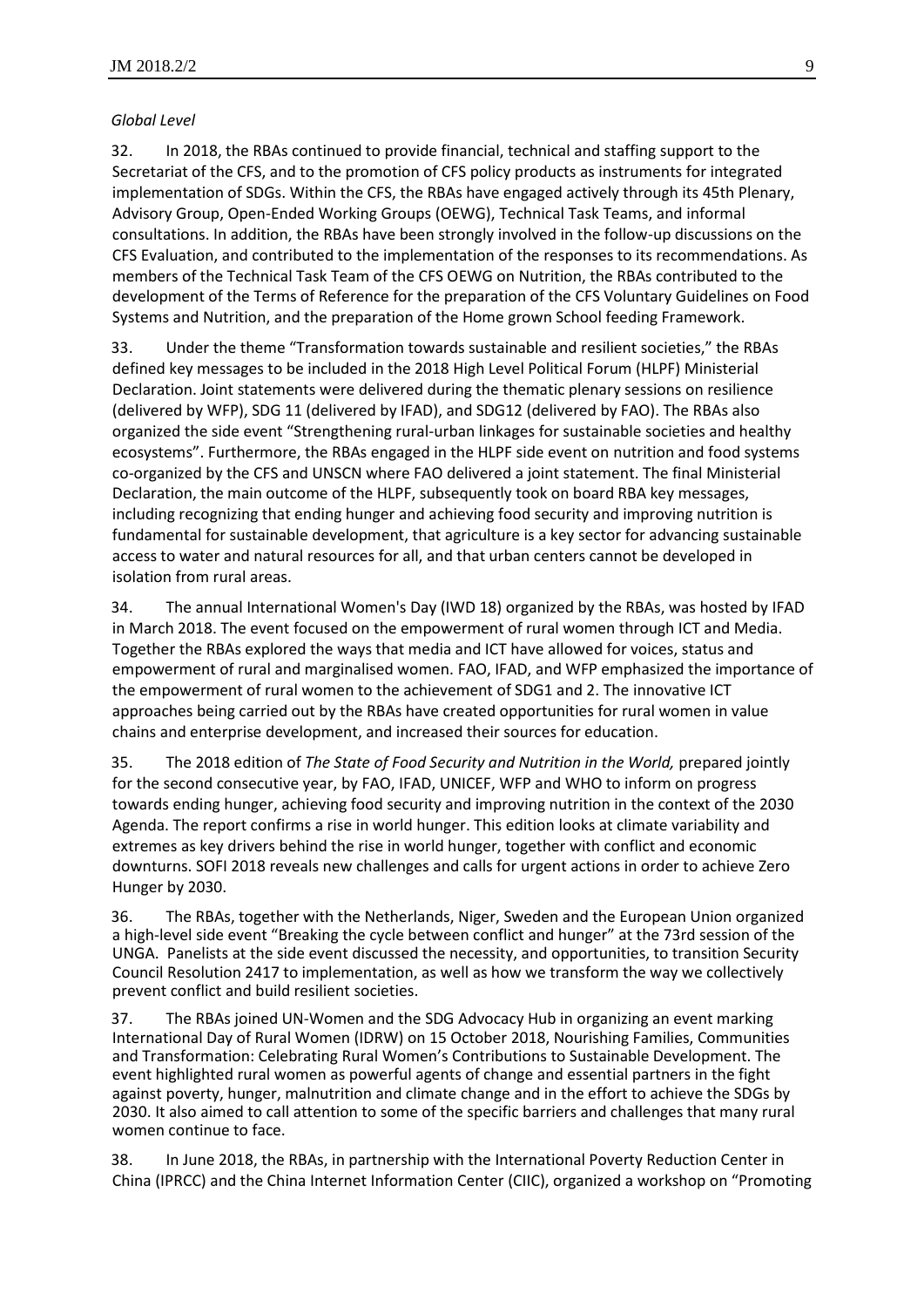Partnerships and Knowledge Sharing to meet SDG1 and SDG2" The objective was to engage countries and development partners in a discussion on how to best share knowledge and promote partnerships that establish efficient mechanisms through South-South Collaboration to support the implementation of Agenda 2030. The RBAs presented and discussed successful models, good practices and enabling policies for poverty and hunger eradication. Discussions also centered on establishing a regular forum to convene development and government agencies, academia and civil society to discuss and share experiences on poverty reduction and hunger eradication. As an outcome of the workshop, FAO, IFAD, WFP, CIIC and IPRCC issued a joint comunique in which they committed to strengthen their partnership to achieve the SDGs through knowledge sharing, exchange and cooperation.

39. The RBAs are cooperating in the implementation of the climate change agenda and are developing a Biodiversity strategy with a focus on agro-biodiversity.

#### *Thematic Level*

40. The RBAs have been working together on substantive South-South and Triangular Cooperation (SSTC) activities, including by jointly organizing the UN Day to commemorate SSTC in September as well as planning their participation in the annual Global South-South Development Expo, to be held in New York at the end of November 2018. RBA collaboration on joint brokering of South-South and triangular cooperation (SSTC) initiatives has gained increasing momentum in 2018. As FAO, IFAD and WFP prepare for the Second High-level Meeting on South-South Cooperation (marking the 40th anniversary of the 1978 Buenos Aires Plan of Action for Technical Cooperation among Developing Countries – in short "BAPA+40"), the three agencies have adopted a "Joint RBA Roadmap for SSTC". Organizing a series of dialogues with Board members and SSTC partners (e.g. at the UN South-South Cooperation Day, Global South-South Development Expo, Annual Board Consultations), developing a joint methodology and framework for monitoring and measuring results from SSTC activities in the context of SDG 1 and 2, and identifying options for starting joint SSTC activities in the field, are all part of the joint roadmap for the RBA. The RBAs and China will organize a ministerial level forum on global SSC in agriculture in November 2018 in China. The RBAs are working together to develop systematic monitoring and evaluation methods and processes to coherently assess the results of SSTC, which will be piloted in 2019.

41. The 2nd International Symposium on Agroecology was organized by FAO in April 2018. FAO, IFAD and WFP participated in various side-event, highlighting how they are supporting agroecology within their respective organizations. The RBAs have been working on agroecology individuallyhowever this was the first time the Agencies came together to discuss how they can work collectively, identifying the barriers to adopting agroecology by policy makers, along with the instruments needed to scale up the partnership. The Symposium provided an opportunity for a multi-stakeholder discussion on policies that can help scale-up agroecology.

42. The RBAs have each submitted their commitments on how each agency would contribute to the United Nations Decade of Action on Nutrition. The RBAs contributed to the first progress report on the Decade published by the UNGA during its 72nd session (2017-2018). Under the umbrella of the Decade, the RBAs organized an Expert Group meeting on progress in achieving SDG2 in New York. Moreover, In December at the UNGA, the Resolution proclaiming a United Nations Decade of Family Farming (2019-2028) was adopted unanimously. The implementation of the Decade will be led by FAO and IFAD. For more information please see Annex III.

43. The RBAs have been collaborating on nutrition-related issues at regional and country level. In March 2018, RBAs jointly supported the Eastern and Southern Africa regional capacity building workshop on 'mainstreaming nutrition and implementation of nutrition-sensitive projects'. In July 2018, a Regional Nutrition Capacity Development and Partnership Platform for Europe and Central Asia was launched to strengthen national capacities for nutrition in Central Asia and the Caucasus and improve the nutrition and food security status in the region. RBAs' collaboration at country level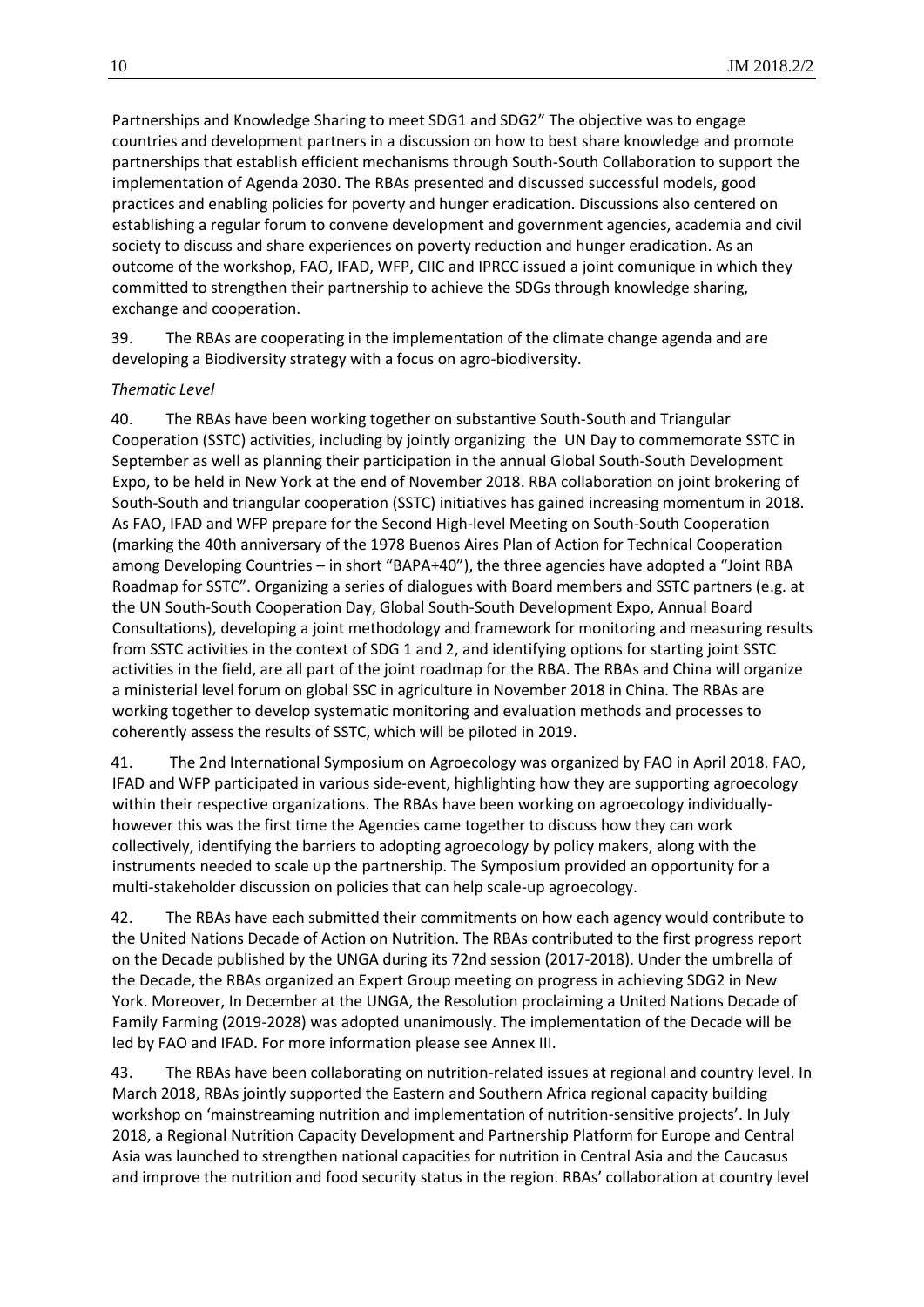takes place primarily through the UN Network for SUN, which also comprises UNICEF, WHO and any other UN agencies interested in engaging on nutrition. Collaboration focuses on supporting countries - in a coordinated and efficient manner-to achieve goals and ambitions as set by the Agenda 2030 and SDGs, the UN Decade of Action on Nutrition, the Scaling-up Nutrition Movement and World Health Assembly targets. Moreover, the United Nations Standing Committee on Nutrition (UNSCN) is jointly supported by the RBAs and other UN agencies and focuses on the multi-faceted challenges of nutrition. The UNSCN promotes cooperation and coherence among the RBAs and partner organisations, in an effort to end malnutrition in all its forms. Country-level RBA activities, mainly focus on strengthening national capacity for nutrition governance and scaling up of nutrition actions. Additionally, successful country-level RBA collaborations was reported under the umbrella of joint RBA MoUs for multi-year programmes, such as, in the Democratic Republic of Congo Zimbabwe with ongoing discussions in Sri Lanka and nutrition value chains initiatives in Zambia.

44. The RBAs have been actively engaged in the Home-grown School Feeding Meals (HGSM) programmes, which links school meals to local agriculture. The Home-grown school feeding Resource Framework publication, a result of joint efforts by the RBAs, the Global Child Nutrition Foundation (GCNF), the New Partnership for Africa's Development (NEPAD), Partnership for Child Development and the WFP Centre of Excellence in Brazil, was launched during the CFS45. The HGSF Framework is a guidance tool to support countries and stakeholders involved in programme design, implementation and monitoring of school meals programmes with local purchase or home-grown components. Governments and development partners providing technical and financial assistance, as well as civil society, community based organizations and the private sector can benefit from the publication. Furthermore, the RBAs organized a joint side-event during CFS45, together with the African Union/NEPAD and Brazil, sharing good practices, challenges and opportunities for innovation, and the scaling up of integrated HGSF for multiple benefits – including SDG impact on the ground and improved policy processes and learning.

45. In 2018, The RBAs launched an e-learning course developed in the framework of the RBA joint Project "Mainstreaming food loss reduction strategies for smallholders in food-deficit areas", which introduces the FAO case study methodology analysing the multidimensional causes of losses in selected food supply chains. The modules on sustainable value chain for nutrition are under preparation

46. RBA Collaboration continued through the preparation for the sixty-second session of the Commission on the Status of Women (CSW62) through an Expert Group Meeting on the priority theme: "Challenges and opportunities in achieving gender equality and the empowerment of rural women and girls." At CSW62, a joint statement was delivered by IFAD on behalf of the RBAs and a donor roundtable was organized. This meeting provided an opportunity to share experiences and identify potential future areas for joint work which specifically around the issues faced by rural women and girls in the context of agriculture and rural development. Representatives from FAO, IFAD and WFP, as well as UN Habitat, Canada, Finland, Germany and the Bill and Melinda Gates Foundation attended the event. In collaboration with the EU Delegation, a programme for advancing gender-transformative approaches to realizing food security and nutrition objective have been developed, with prospective implementation by the RBAs starting in 2019.

47. FAO, IFAD, and WFP with the support of the Canadian government, are implementing an innovative 5-year programme in selected communities in Niger, Somalia, and the Democratic Republic of Congo. The RBAs and the Canadian government aim to support resilient and food secure households in regions most affected by protracted and recurrent crises. The first year of the programme has laid the foundations (planning, targeting baselines, etc.) for the ongoing implementation of complementary and sequenced RBA activities. The collaboration represents an unparalleled effort to support the same vulnerable communities over a 5 year period, focusing on women and children in order to reduce dependency on humanitarian aid and foster self-sufficient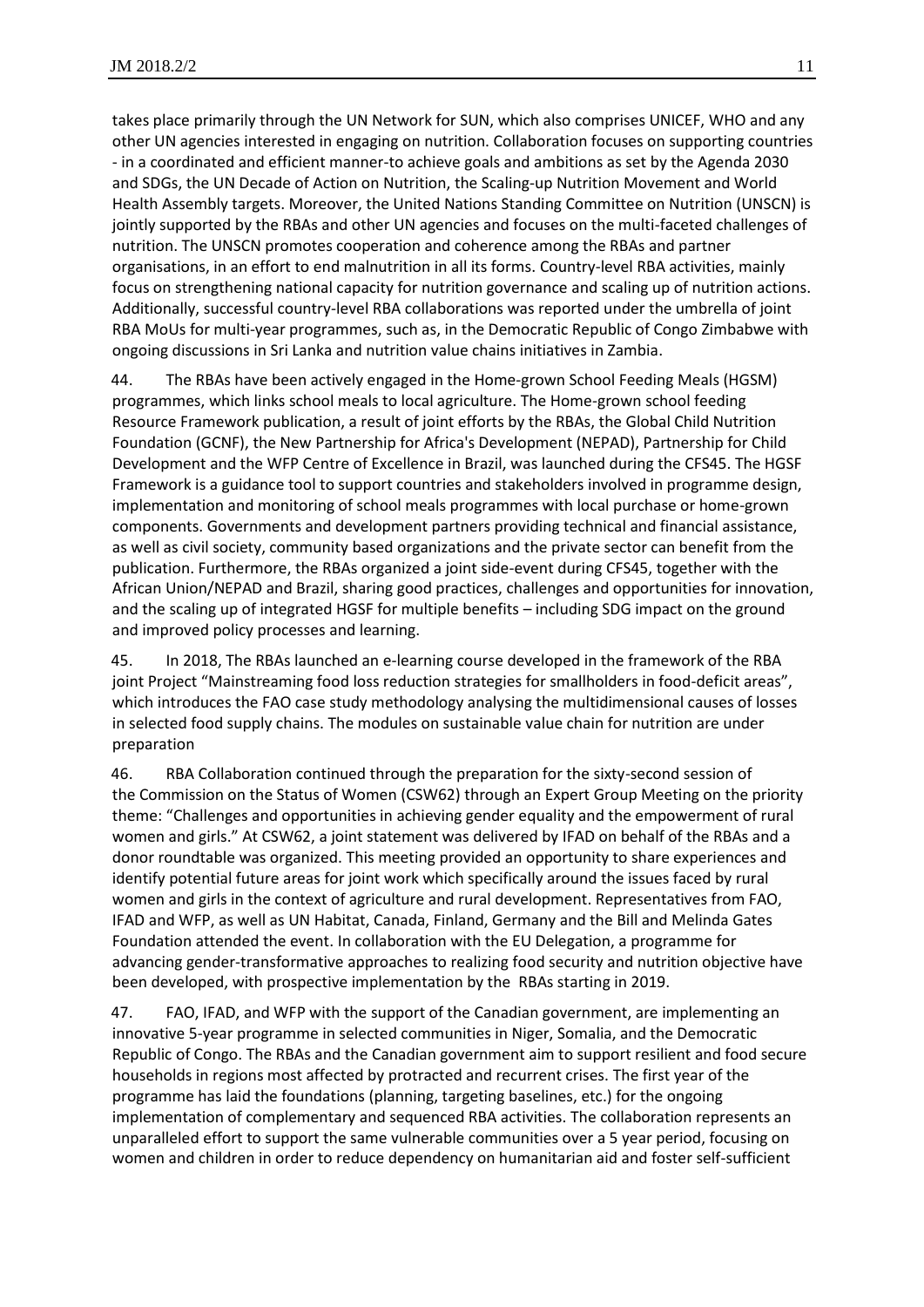and resistant societies. Together the RBAs will enhance sustainable and resilient rural livelihoods which are a cornerstone of peaceful and stable societies.

#### *Corporate Services*

48. The RBA Common RBA Procurement Team (CPT) hold bi-monthly meetings and participate in all the initiatives, working groups and projects of the High Level Committee on Management (HLCM) Procurement Network to foster interagency collaboration, sharing of knowledge and best practices, harmonization of rules and procedures and professional development of staff. In 2017, thirteen common procurement activities were concluded for: (i) medical evacuation, (ii) medical and health insurance, (iii) adobe software, (iv) vending machines, (v) furniture, (vi) financial advisory/global custodian, (vii) financial disclosure, (viii) electricity, (ix) gas, (x) training services, (xi) videoconferencing (xii) renovation works (xiii) tax-free petrol. In 2017, eighteen piggy-back contracts were concluded among the RBAs, including IT hardware, internal audit and advisory services, IT security consultancy services, communication equipment, IT training services, managed satellite connectivity equipment and services. During the first, second, and third quarters of 2018, there have been seven piggy back contracts among RBAs for the provisions of IT consultancy services, of consultancy services for the development of index insurance, of proofreading and publishing services and, office furniture, IT security operations center (SOC) services, and security services.

49. Responding to a call for strengthening external evaluation capacities, enunciated both in a UNGA resolution A/RES/69/237 and in the 2014 JIU assessment of the evaluation function in the United Nations system, a Community of Practice on evaluation for food security, agriculture and rural development: "EVAL-ForwARD", was created. EVAL-ForwARD aims at promoting the integration of evaluative thinking into national and global SDGs review systems. Over the 2019-21 period, EVAL-ForwARD will expand its membership, reaching to and engaging broader audiences interested in evaluation for food security, agriculture and rural development, and using a variety of virtual and face-to-face channels. Based on the evolving needs of the community, EVAL-ForwARD will develop knowledge sharing and learning activities that will strengthen evaluation capacities, with a particular focus on evaluating progress towards the achievement of SDG2. In early 2017, the RBA Independent Evaluation Offices agreed to conduct evaluations of their respective country portfolios in Cameroon and to pilot a joint evaluative work with view to exploring complementarity and coherence in support to national needs and priorities. A joint workshop in Yaoundé was held in 2018 to inform future partnerships, coherence and synergy among the RBAs. In addition, the RBA Independent Evaluation Offices are active members of the UNEG, which brings together the evaluation functions of 46 member organizations. In May 2018, the RBAs hosted the UNEG Evaluation Week at FAO headquarters. The Evaluation Week brought together 163 evaluation professionals to share lessons and best practices, and discuss inter-agency work programme and initiatives.

50. In June 2018, the three RBA Offices of Oversight had their annual meeting to share their work plans for the year, discuss the experiences and lessons learned from the joint audit on security and the proactive integrity reviews as well as on the nature of future collaborations. The event also included panel discussions by Ethics Directors from the three Offices and provided a valuable networking opportunity for RBA oversight staff from both audit and investigations.

51. Another area for RBA collaboration concerns the improvement in environmental practices and reporting in the Issues Management Group on Environmental Sustainability Management. In collaboration with UNEP, the RBAs environmental focal points have delivered interagency guidance and innovation for energy efficiency, sustainable waste and water management, sustainable procurement and environmental management systems. The collaboration also focuses on alignment of environmental governance systems, carbon management and capital expenditure strategies for environmental sustainability management. In June, the agencies joined forces in a [campaign](http://www.greeningtheblue.org/news/rome-based-agencies-unite-beat-plastic-pollution) linked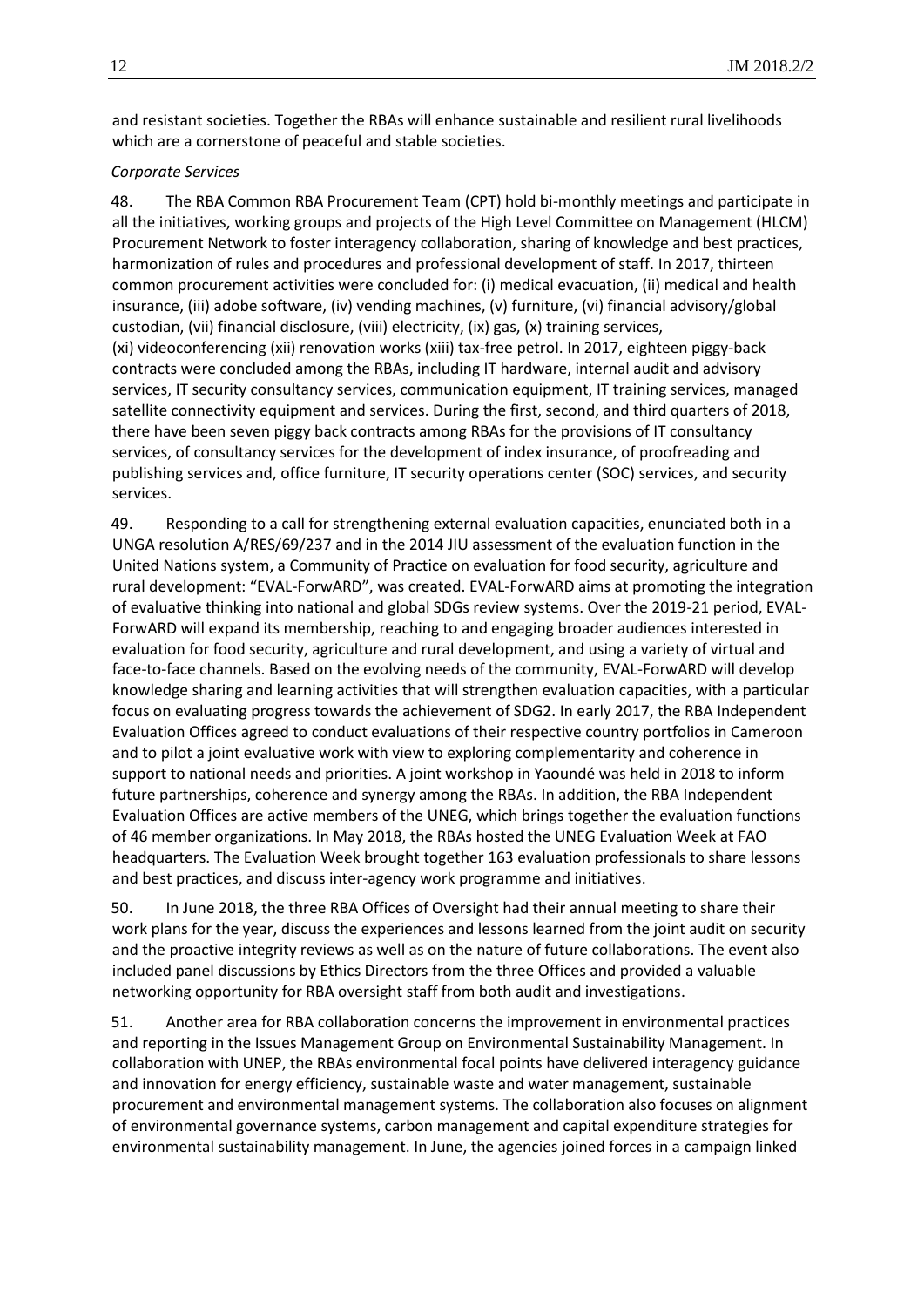to the World Environment Day theme "Beat Plastic Pollution". The RBAs, Bioversity International and IDLO also organized the fourth edition of Clean Up Rome.

# **The Way Forward**

52. The RBAs have resolved to continue to use every opportunity to engage in coordinated actions as the lead group of agencies within the UNDS to deliver SDG2 and the broader 2030 Agenda – and, now, also in recognition of, and response to, the UN Reform. The call for achieving demonstrable enhanced efficiencies is goading the RBA management and teams at all levels to proactive look for collaborative actions which can help achieve greater value for money and better joint outcomes on the ground.

53. We undertake to advance new strategies and new programmes and activities that are in line with our mutual strengths and expertise, building on the technical skills and complementary operational modalities of each agency, with a view to achieving greater effectiveness and efficiency.

54. We will further explore various innovative funding modalities for RBA collaborative efforts at all levels. For instance, the Canada funded Resilience initiative can be replicated by others, leveraged and expanded, through strengthened advocacy, sharing of lessons learnt, and good practices emerging from this collaboration.

55. The RBAs will continue to advance collaborative activities at all levels, with each other and within the larger UN System, and in line with the ongoing UN Reform efforts. The RBAs will seek to continue to analyse opportunities and challenges related to collaboration, and further develop good practices and lessons learnt.

56. The RBAs are working on developing indicators to assess the results of RBA collaboration beyond reporting on inputs and outputs. This will better capture the depth and quality of collaboration at all levels, both in quantitative and qualitative terms.

57. In concrete terms, FAO, IFAD, and WFP will continue exploring and developing joint programming and strategies at the country level (in a consultative manner across the UNCTs) and in line with the UNDAF (as the principal planning and implementation framework) and, thus, aligned with the national priorities of the Member States. An action plan will be finalized which will represent concrete activities towards the implementation of the RBA MoU.

58. It is recognized that the pursuit of collective outcomes can be challenging in the diverse country contexts the RBAs are operating - it requires coordination in joint policy dialogue and full engagement around conception, planning, analysis, programming/designing and implementation. As the RBAs have already embarked on developing collective outcomes, they will share their experience (through the HLCP and HLCM) with the rest of the UNDS which is repositioning and equipping itself under the reinvigorated RCS – towards leveraging the UNCTs.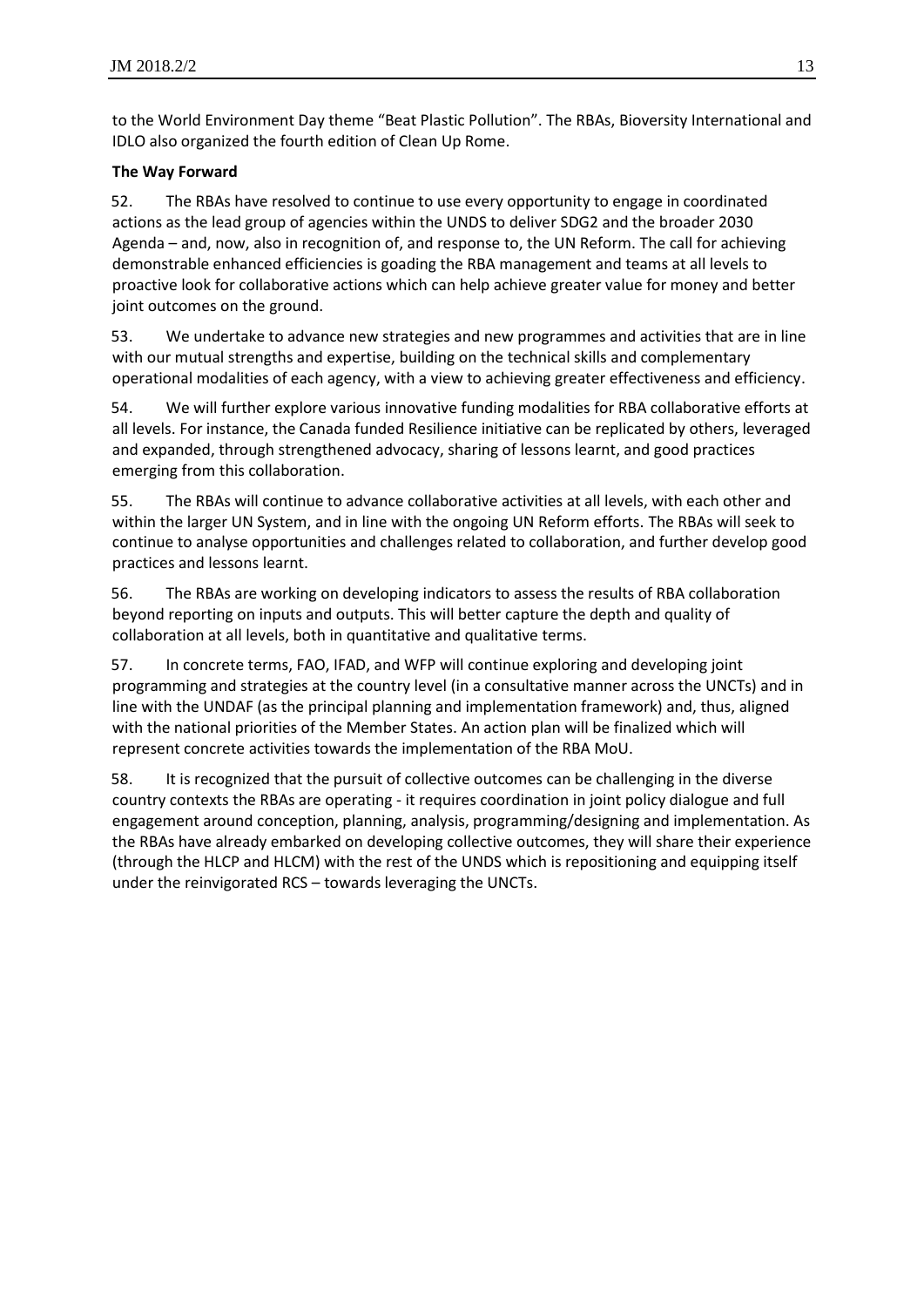#### *ANNEX I: Case Study-RBA Collaboration in Niger and Regional Approach in the Sahel*

### **Responding to the challenges facing the Sahel Region Building on existing regional approaches and strengthening collaboration among Rome Based Agencies (RBAs)**

#### **Background**

1. Agriculture, including both livestock and crop production, is central to the economic development of the Sahel and provides the bulk of employment. Given ancient and vivid trade routes from the Sahel to coastal countries, pastoral systems are essential to the regional economy of Africa's drylands. About 70% of the entire population and 80% of the poorest depend on the agricultural sector for their livelihoods.

2. The region has among the highest poverty rates in the world and is regularly in the spotlight due to famines, instability, terrorism and illegal trafficking. The population of the Sahel is expected to rise from 140 million people to 330 million in 2050, with a doubling of the number of young people. Warming projections under medium climate change scenarios indicate that extensive areas of Africa will exceed a 2 degrees Celsius increase by the end of this century. These trends are two of the root causes of the current crisis in the drylands, which generate conflict over scarce natural resources (including land and water) between pastoralists and sedentary households involved in crop production.

3. Growing discontent about the absence or weakness of state services is a third factor. This discontent, combined with poverty, hunger and lack of economic opportunity, has been exploited by armed groups that have grown in importance in the Sahel where the authority of the state and traditional leaders is now often disputed.

4. The creation of better and safer livelihoods for the people of the Sahel and long term sustainable development requires investing both within and beyond agriculture. Strengthening the capacity of state institutions to serve the needs of rural communities in the Sahel, regardless of gender, age, ethnic origin and livelihood, will be instrumental in curbing poverty, instability and insecurity. Pastoralists and other historically disenfranchised communities need to be considered as key actors and part of a lasting solution to ensure the stability of the drylands. Their engagement in policy and decision-making processes is essential to understand and address their marginalization and grievances.

5. Responding to humanitarian needs and building the resilience of pastoral, agro-pastoralist and sedentary communities to climate variability and uncertain security is essential, including addressing the issues of access to land, land use (cropping vs livestock production), pasture management and controlling livestock and plant diseases. However, this response needs to be part of a broader approach to the long-term development of the drylands of Africa that includes diversification from pastoralism and primary production in agriculture. The six priority areas for intervention of the Sahel Alliance (for the G5 Sahel<sup>3</sup>) reflect a shift towards a more integrated approach: 1) agriculture, rural development and food security; 2) decentralization and basic services; 3) employability of young people; 4) governance; 5) energy and climate; and 6) internal security.

#### **RBA Partnerships**

l

6. Despite the significant attention paid to the Sahel in the context of crisis and conflict, far greater knowledge and understanding of the different long-term development pathways is required, taking into account contextual specificities and developing tailored solutions across the region.

<sup>&</sup>lt;sup>3</sup> Burkina Faso, Chad, Mali, Mauritania, and Niger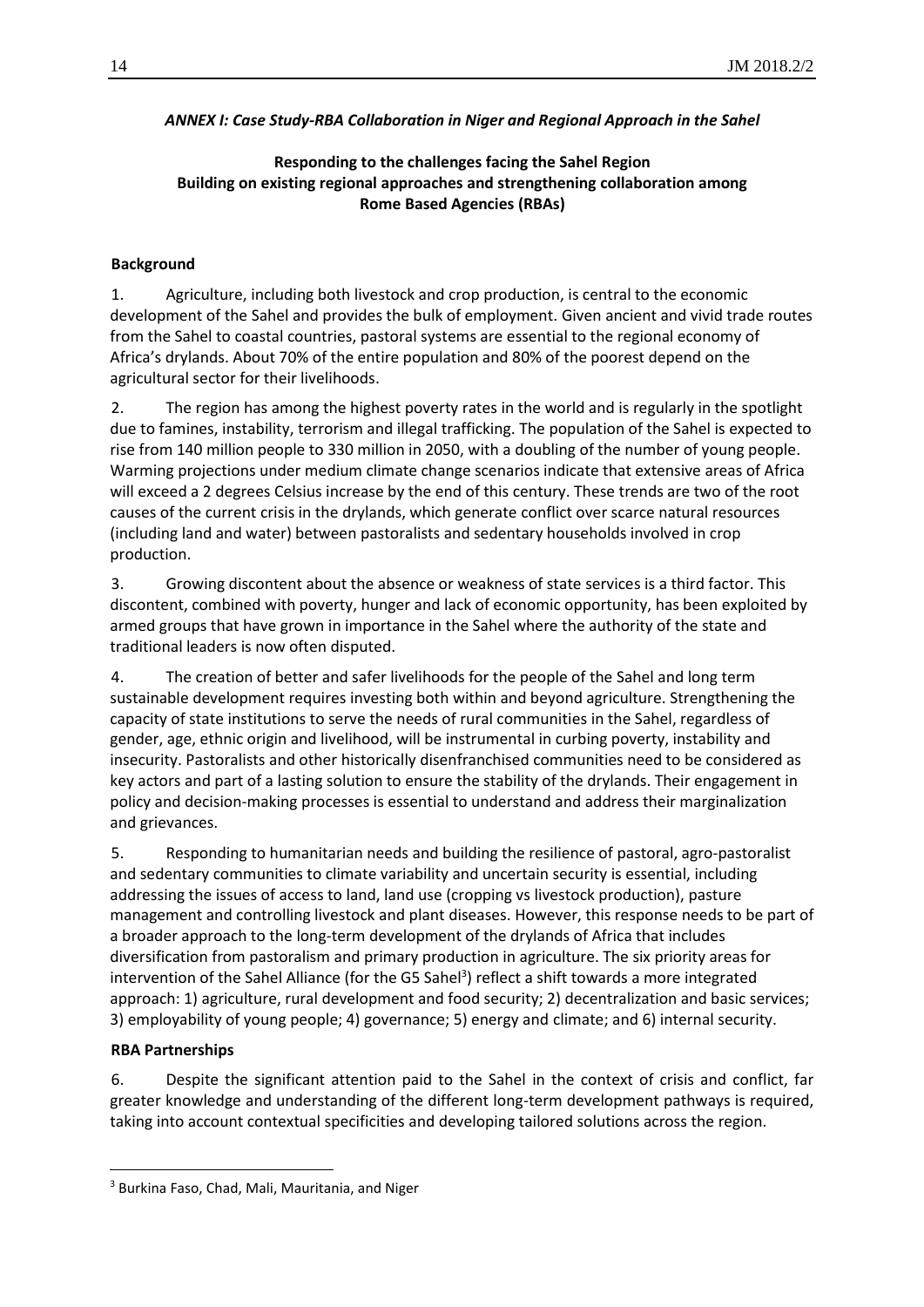7. The RBAs can contribute to these international efforts through a combination of collaboration among the three agencies and with other actors, from within and outside the UN System. This includes strengthening partnership and cooperation with regional organizations such as:

- The G5 Sahel (Burkina Faso, Chad, Mali, Mauritania, Niger), an institutional framework for coordination and cooperation in development policies and security matters in West Africa. Senegal also works in close cooperation with the G5 Sahel.
- The Permanent Interstate Committee for drought control in the Sahel (CILSS), composed by 13 countries: Benin, Burkina Faso, Cape Verde, Chad, Gambia, Guinea, Guinea-Bissau, Ivory Coast, Mali, Mauritania, Niger, Senegal and Togo

# **RBA collaboration in the Sahel Region**

8. The RBAs are implementing a number of programmes and initiatives that could be integrated and scaled up to address the diverse challenges facing the region, in support of governments and their efforts to operationalize inclusive rural transformation strategies and programmes in the Sahel. The following is a set of potential regional initiatives in which RBA are participating which could be enhanced.

 Strengthening the resilience of pastoralist livelihoods. Support to the development of resilient pastoralism in the Sahel is a prerequisite. The project aims to strengthen the resilience of young pastoral farmers and contribute to stability in the region. Furthermore, the G5 Sahel, FAO and WFP signed a LoA to better coordinate and operationalize interventions in the region including training in animal health and production, integrating pastoral field school and pastoral education approaches, pasture management and livestock management.

 **Diversification of economic opportunity beyond the farm**. RBAs will focus on technical assistance and investment both within and outside pastoralist and agro-pastoralist systems in rural development and the diversification of opportunities. Fostering the creation of added value to primary products in secondary towns of the drylands will open opportunities for diversification and employment outside livestock production. This requires a safe and business conducive environment, as well as an educated and skilled workforce. Education, including vocational training, for children in pastoral and agro-pastoral communities is essential to build the human capacity to foster entrepreneurial initiatives.

 **Improving animal health and government services.** Elimination of a disease that causes heavy losses for pastoralists is essential. For instance, the PPR Eradication Programme focuses on both the elimination of a disease as well as the reinstatement of government services in the drylands. Veterinary services and rural extension services serve as an entry point for dialogue between pastoralists and the state. The One Health approach reaches its full potential in pastoral areas where addressing one disease of high significance to pastoralists, such as PPR, can become a conduit for addressing other animal and human health related matters within pastoral communities. Moreover, WFP is leading the Pandemic Supply Chain Network in which FAO is engaged by supporting global efforts for pandemic preparedness and response.

i.Combating Desertification and restoring livelihoods. Plant and animal production systems in the Sahel are deteriorating and affected by desertification and land degradation, rendering communities' livelihoods and food security vulnerable in the face of increased weather extremes and climate change.

 **Africa's Great Green Wall initiative (GGW)** has the potential to transform the lives of millions of people in the Sahel. The initiative is led by the African Union to combat the effects of climate change and desertification, and address food insecurity, poverty, and rural development. By 2030, the GGW aims to restore over 100 million hectares of currently degraded land, which will in turn create 10 million jobs. All country action plans for the GGW include large-scale restoration of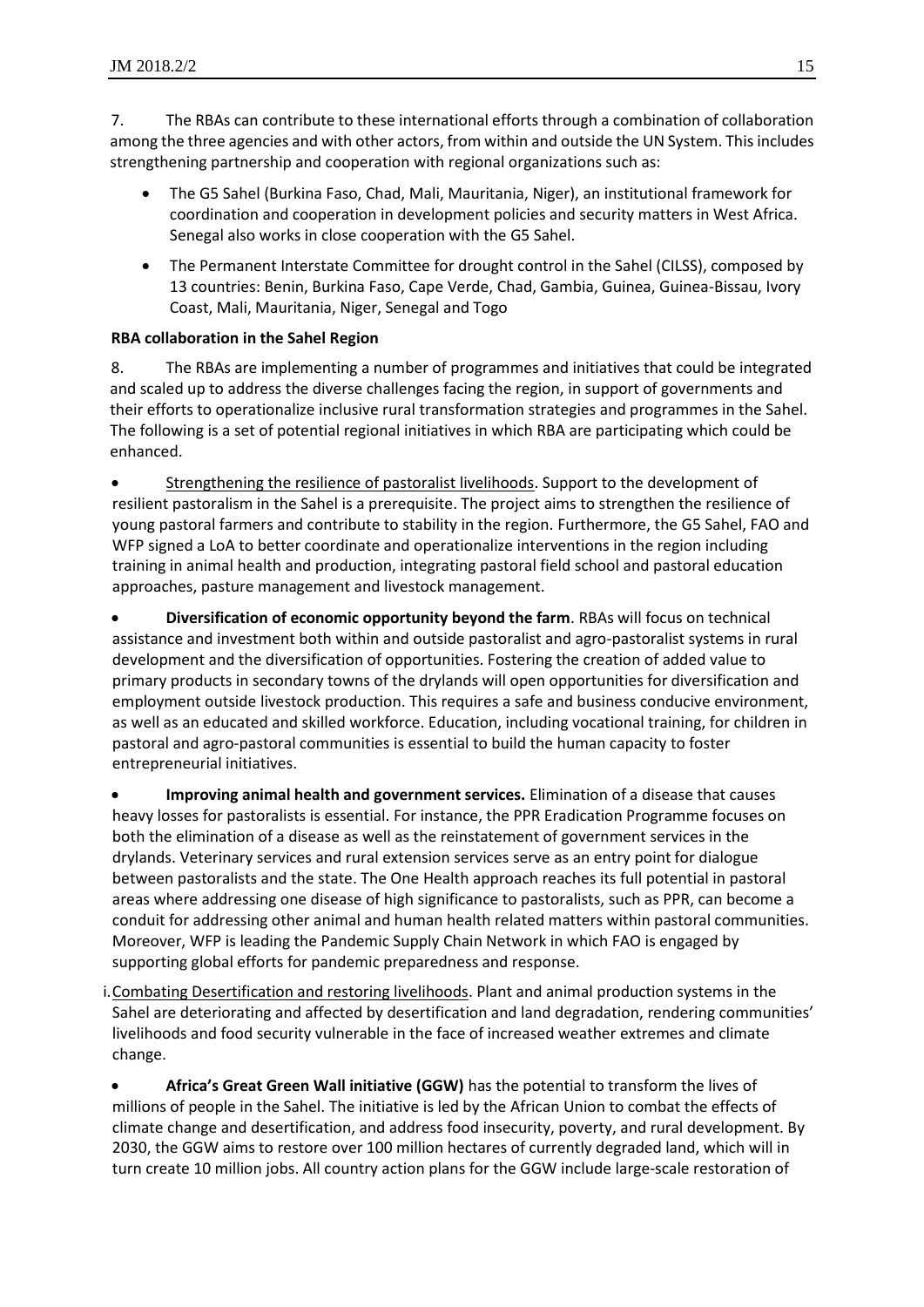agro-sylvo-pastoral systems, which combine arable farming, livestock and tree-based production, as one of the highest priorities. The programme promotes large-scale restoration for small-scale farming, and places communities at the heart of restoration. The GGW can serve as a platform for further integrated collaboration of all three RBAs, where good practices are exchanged in order to boost climate change mitigation and resilience.

- ii. Improving access to water though water harvesting and storage in the rainy season for use in the dry season. The RBA have launched the project "One Million cisterns for the Sahel" to promote simple and cost effective solutions for rainwater collection and storage for vulnerable households and communities.
	- **Access for drinking water and farm water remains essential**. The training of local communities on the construction, use and maintenance of cisterns and on water management techniques will be combined with capacity development on climate change in agriculture. Furthermore, the project will bridge to existing social protection systems while providing climatesmart agricultural inputs.
- iii. Strengthening the resilience of the livelihoods of vulnerable communities. The RBA have launched a multi-country initiative to support sustainable livelihoods enhancement and diversification in different contexts affected by protracted and recurrent crisis across Africa (including in Niger). The programme's design combines the tools and approaches for resilience (planning, programming, measurement). In Niger, for instance, WFP's Food Assistance for Assets which integrates nutrition objectives is combined with FAO's Farmer Field Schools and Dimitra Clubs and IFAD's support to infrastructure and farmer organizations to sustainably increase the resilience of rural communities' livelihoods.
- iv.Integrating shock responsive social protection with rural development. The RBAs can improve coordination of social protection programs with current government systems, fostering adaptation and scaling-up for crisis response. The RBAs can carry out joint planning, design, needs and risk assessments based on their respective tools; strengthen social registries; invest in exchange of expertise and information among humanitarian, development and government actors; and promote synergies between social protection systems and new technologies for aid delivery, as well as early warning and early action systems.
- v.Strengthening peace-building and social cohesion. Enhancing and strengthening social cohesion and empowering youth, women, and vulnerable cross border pastoral and agro-pastoral communities, is critical to peace building and conflict prevention.
- **Promoting youth employment:** is an essential component for peace building and a suitable alternative to migration. It is essential to provide rural youth with a sustainable alternative to migration, thereby maximizing their positive contributions in the countries. The RBA are supporting a range of youth employment initiatives for instance, strengthening the resilience of mobile populations and vulnerable communities in G5 Sahel countries in collaboration with IOM, ILO and UNESCO. *Youth Employment in Agriculture Programme (YEAP)* have focused on preventing youth from becoming radicalized and joining armed groups. Youth and women involvement in local peacekeeping initiatives through education, community awareness-raising and social cohesion contribute to curbing the spread of extremism.
- vi. Fostering rural women's' economic empowerment. The RBA have joined forces with UN Women to implement Joint Programme on "Accelerating Progress toward the Economic Empowerment of Rural Women".
	- Programmes aim to generate lasting improvements in rural women's wellbeing, with particular focus on four areas: improved food and nutrition security; increased incomes to sustain livelihoods and create wealth; enhanced participation and leadership in rural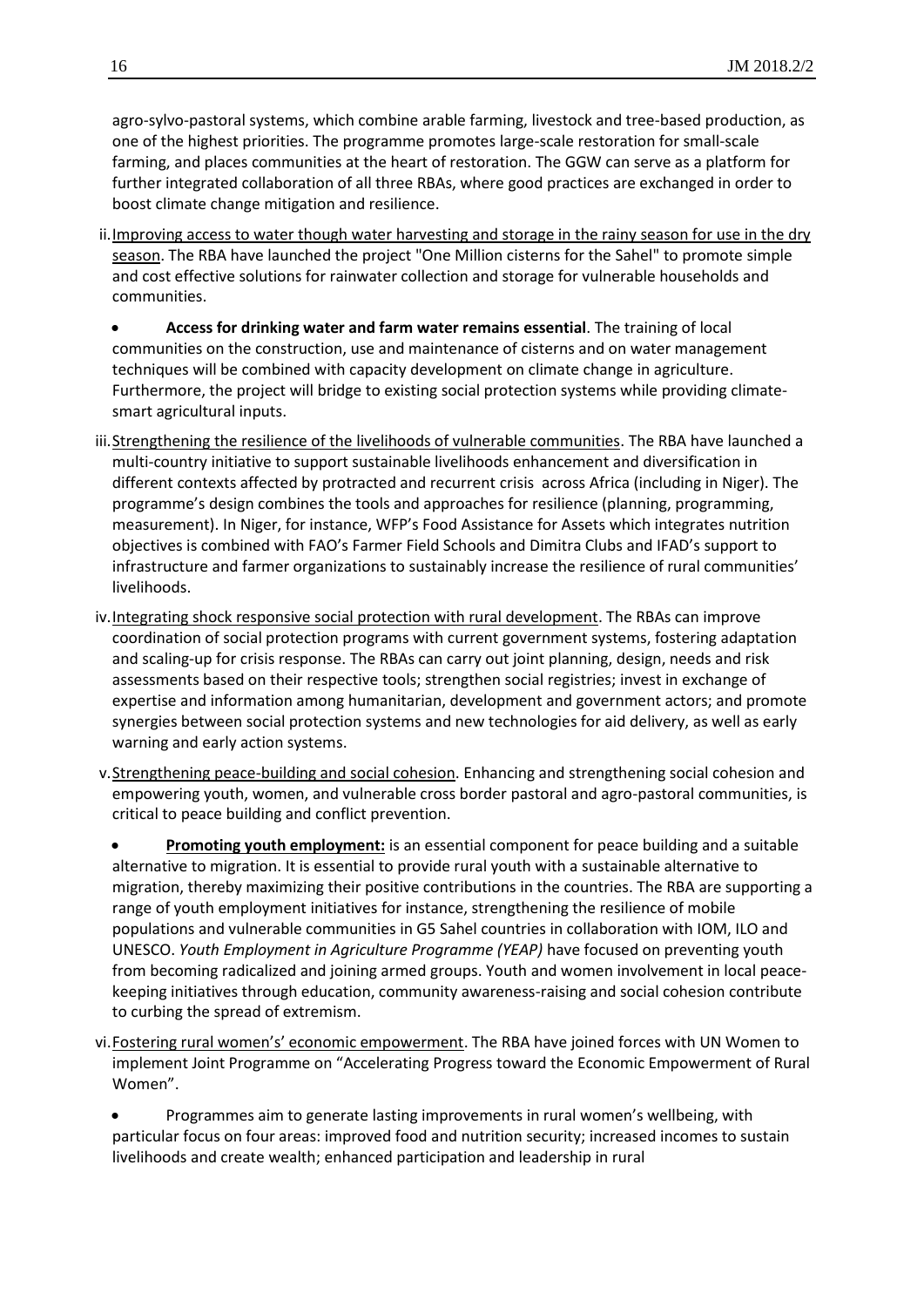institutions/organizations; and, more gender transformative policy environments, through catalyzing policy and legislative reforms.

#### **Future Steps: Scaling Up and Documenting Good Practice -Translating the RBA MoU into Action**

9. The joint Rome-based Agencies Canada Resilience Initiative started in March 2017 - a solid collaboration that can be pursued and scaled up. The important partnership that is being consolidated in DRC, Niger and Somalia, thanks to Canadian funding, contributes directly to key priorities of the RBAs.

10. These include, amongst others: (i) responding to immediate needs while strengthening longterm resilience to shocks and stressors, (ii) implementing the triple nexus of humanitariandevelopment-peace, (iii) addressing the root causes of conflict, insecurity and migration, (iv) supporting private sector role in economic development, (v) promoting gender equality and women's' empowerment.

11. This Resilience Initiative also signals support to the UN reform agenda as it contributes to promoting the collaboration between UN agencies and particularly between the RBAs and provides a model for others. It challenges traditional models, approaches and partnerships to deliver development impact at scale though closer collaboration. Importantly the programme converges and builds upon the mandates and comparative advantages of the RBAs bringing together the various tools and methodologies to maximize coherence of the response.

12. Consequently, in line with the RBA MoU, and in the spirit of RBA collaboration, two concrete actions could be taken up over the next 12 months:

 Leveraging, expanding and scaling up this "signature" partnership: This can be done through strengthened advocacy at global level (e.g. Global network against food crises, jointly launched by WFP Executive Director and FAO Director-General), through joint resilience programming missions (also with other partners) and meetings with other potential resource partners at field, country and global levels. As part of this partnership, and alongside the RBAs, Canada has a key role to play in being a champion and showcasing the good work achieved through this Initiative.

 Documenting the good practice to facilitate RBA collaboration and programming in other countries and regions. The programme can be considered a model for future RBA collaboration. Therefore it could be proposed to systematically document and disseminate good practice and lessons learnt in order to support other countries in embarking on RBA collaboration. This includes good practice in terms of joint programming, planning, implementation in order to show the added value of RBAs working together simultaneously on short and longer term gender sensitive actions, contributing to the achievement of collective outcomes and sustainably addressing food crises in fragile contexts. (For example in DRC the programme carries out joint analysis and planning through the Three Pronged Approach, joint targeting, joint impact measurement through the Resilience Index Measurement Analysis and joint activities e.g. Food assistance For Assets (FFA), Farmer Field Schools, Club Dimitra, Saving and Loans schemes, rural finance, sustainable production and management of natural resources, supporting farmers' organization, improving value chain including through P4P, etc.

 Identification and documentation of such good practices brings a key contribution to the Global Network Against Food Crises.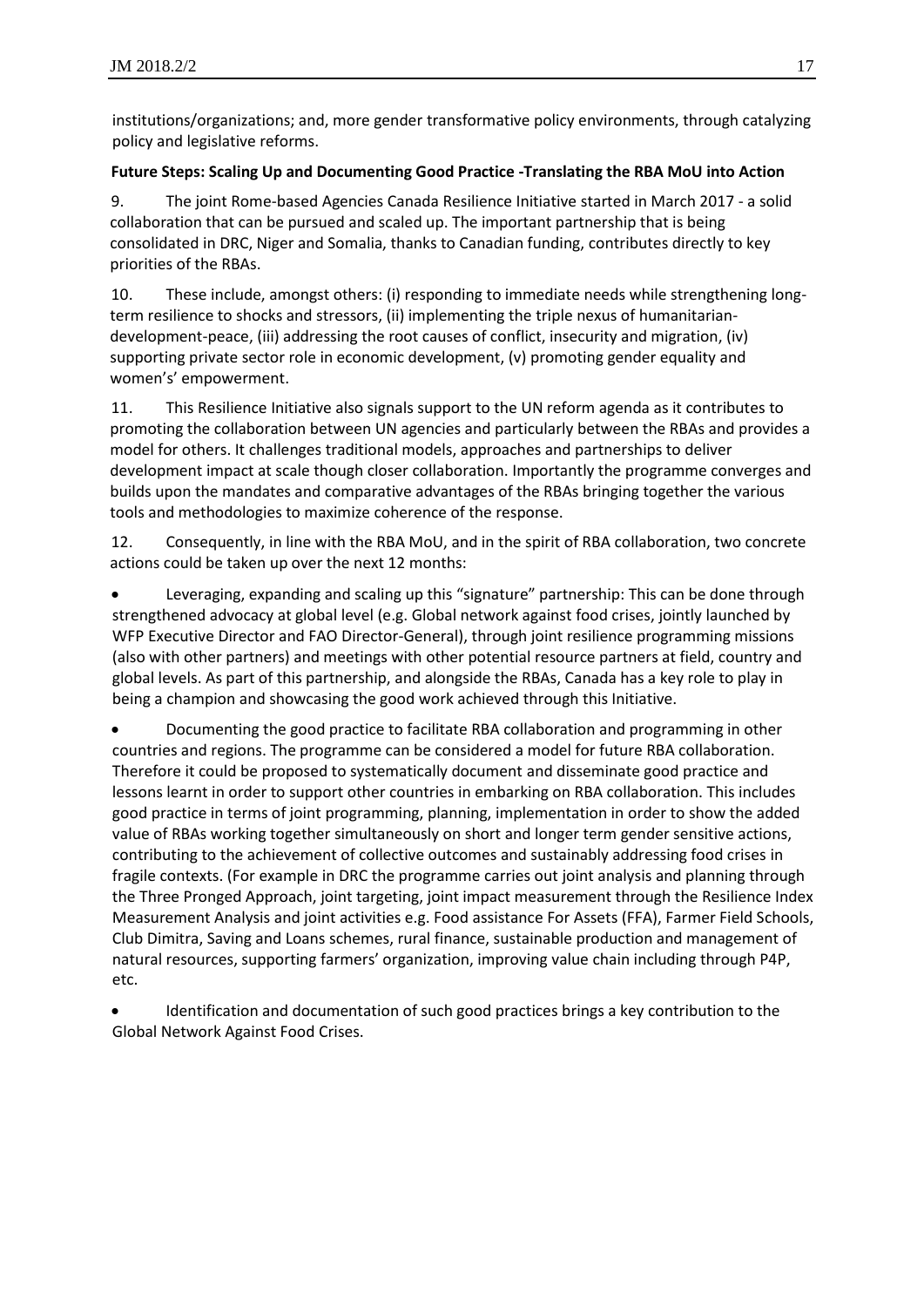# *ANNEX II: Country / Regional Level Collaboration*

# 1. Afghanistan

The National Zero Hunger Strategic Review was co-sponsored by FAO, UNICEF, and WFP. The Regional Directors of each agency joined the Lead Convener His Excellency Hedayat Amin Arsala, former Vice President of Afghanistan, to launch the report. The three agencies are also co-funding a Secretariat for the Afghanistan Food Security and Nutrition Agenda, which is the inter-ministerial body charged with overseeing policy coherence and implementation of the Strategic Review recommendations.

# 2. Association of Southeast Asian Nations (ASEAN)

FAO, WFP, ILO, UNICEF, and the United Nations Office for Disaster Risk Reduction and with the support of European Commission Directorate-General for Humanitarian Aid and Civil Protection, is developing a joint project to strengthen capacity of ASEAN member states to develop risk informed and shock responsive social protection systems. The specific objective of the initiative is to improve availability of policy and operational options for ASEAN member states to strengthen shockresponsiveness of social protection systems including reference to (i) design options, (ii) financing and (iii) scale-up triggers. The main activities include: an ASEAN-wide study of existing social protection systems and policy options; in-depth country analyses in Cambodia, Myanmar, Viet Nam and the Philippines; country-level roadmaps in selected countries to strengthen early warning systems to trigger shock-responsive social protection, and; ASEAN guidelines on risk-informed and shock-responsive social protection.

# 3. Central African Republic

FAO and WFP worked closely in 2018 to provide technical support to the Government to prepare the National Food Security and Nutrition policy document. FAO and WFP jointly coordinate the food security cluster and ensure that adequate information sharing among the members is established, including regular consultation in preparing strategic and/or resources mobilization documents for the cluster. In addition, FAO and WFP jointly carried out a National Food Security Assessment, the Integrated Phase Classification Exercise in March 2018, and participated in the interagency rapid food security assessments undertaken in some of the hot spots across the country.

# 4. Dominican Republic

The RBAs are working on a resilience initiative with the Ministry of Economy, Planning and Development for the improvement of governance and resilience to climate-related shocks at local level, with particular emphasis on the southern part of the island. Within the framework of joint actions, FAO and WFP communication teams are working very closely to give visibility to their partnership through joint products such as invitations, press releases, articles, newsletters, brochures, banners and others. FAO and WFP are working together with the Ministry of the Presidency for the implementation of the Law on Sovereignty, Food, and Nutritional Security and have jointly supported and promoted national activities for identifying and fighting gender gaps for food security.

# 5. Honduras

FAO and WFP collaborated in the elaboration of the regulation of the School Feeding Law. WFP brought together key stakeholders for consultations, while FAO worked with lawyers and lawmakers in the drafting of the document. The document has been submitted to the Minister of the Secretary of Development and Social Inclusion (SEDIS) for comments. FAO and WFP are reinforcing partnership and advocacy through a Food and Nutritional Security Network. The increased coverage of food security monitoring and an effective targeting will support SGD2.2 monitoring by advocacyassistance to the government to include food security in national surveys. IFAD is preparing a proposal for the PROINNORTE project that supports 15,000 smallholder producers. The proposal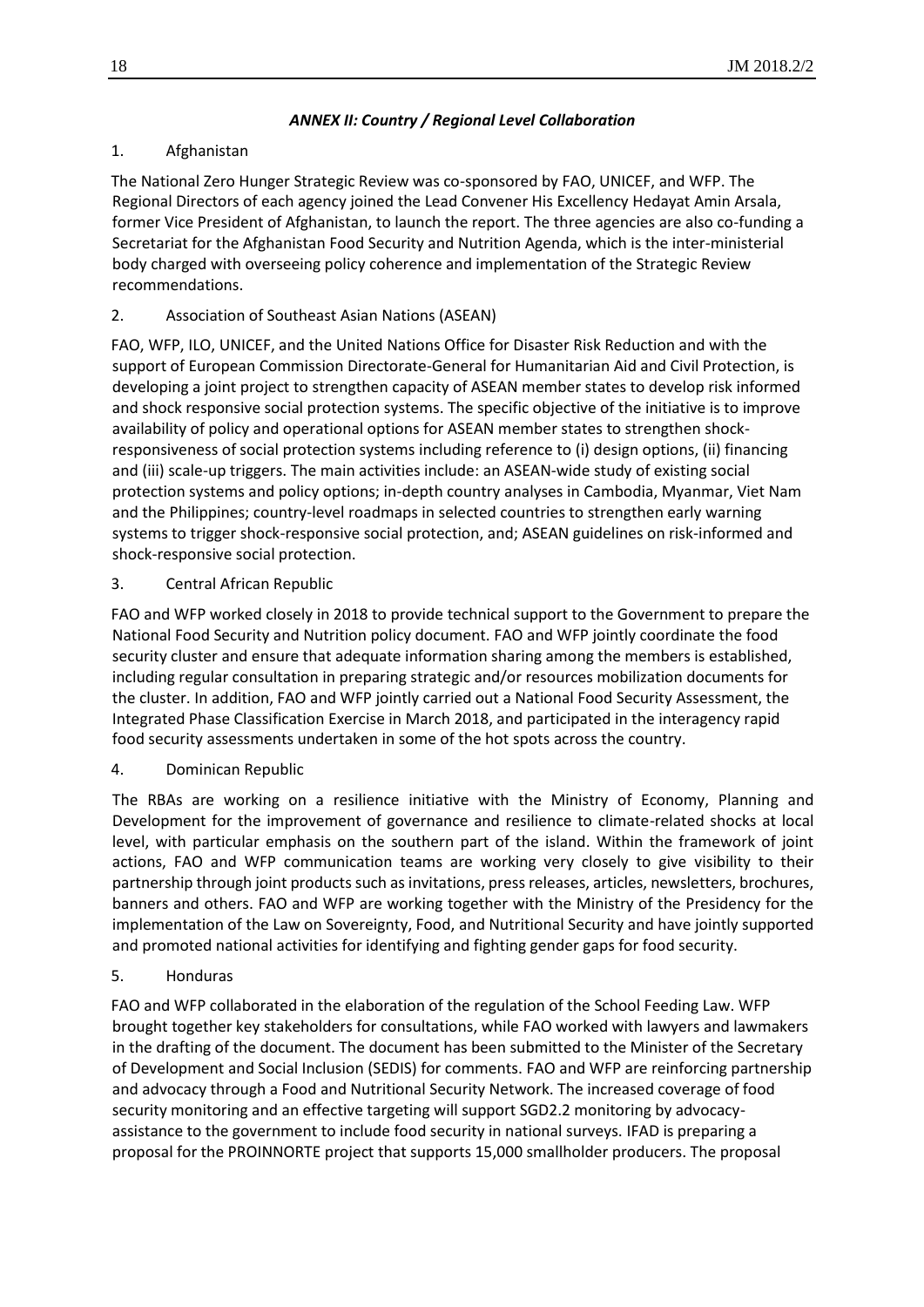includes WFP as a partner to support linkages between small holder farmers initiatives and national social protection programs.

#### 6. Indonesia

The RBAs work primarily in strengthening the capacity of the Government of Indonesia to achieve its development goals. In the area of food and nutrition security, this comes in technical assistance to increase Government capacity in reducing food and nutrition insecurity using evidence-based approaches. The RBAs also worked together with the Food Security Agency of the Ministry of Agriculture, Bureau of Meteorology, Climatology and Geophysics to enhance Government capacity in policy making linked to food and nutrition security in the country. As a result of continuous advocacy, a Presidential Regulation was issued which highlighted the importance of food security analysis for evidence-based targeting in food-insecure areas, and the need to strengthen the capacity of sub-national governments in food security and nutrition surveillance.

#### 7. Iraq

FAO and WFP are co-leading the Food Security Cluster and Food Security Sector to ensure adequate coordination and monitoring of food security situation and maintain an effective, accountable and coordinated response through evidence based interventions to Internally Displaced Persons (IDPs), returnees, host community, refugees and other vulnerable community members. There were discussions on the designing of a joint resilience programme on supporting returnees with food packages, agriculture inputs and CfW (cash for work) as a first step.

#### 8. Madagascar

The RBAs in Madagascar have focused their collaboration at three main levels: strategic and policy dialogue to better integrate food and nutrition in national policy and decision-making process; operational level; and emergency level. In 2016, Madagascar won the UN Rome-based Agencies Award of Excellence for Country-Level Collaboration as a result of their collaborative efforts and achievements on all three levels. This approach has been catalytic in strengthening the capacities of households and communities to improving their food and nutrition security, through an increased agricultural production and processing of agricultural products, post-harvest techniques and approaches; improved access to markets and diversification of sources of agricultural income, as well as strengthening rural infrastructures such as small scale irrigation facilities.

### 9. Mauritania

FAO, IFAD and WFP were part of the steering committee which oversaw and validated the National Zero Hunger Strategic Review (ZHSR) in December 2017. WFP and IFAD have engaged in bilateral discussions to seek operational synergies, following the recent approval of the IFAD's COSOP. Both agencies are working on the elaboration of a country-level MoU and intend to promote large-scale integrated community-based resilience packages. The implementation of complementary interventions within the same localities will be sought between IFAD's small community-based infrastructure programmes (PASK II and PROGRESS) and WFP's broader resilience package including food for assets (FFA), school meals and food and nutrition assistance. Opportunities for joint programming will be identified through participatory planning (three pronged-approach). A mapping of IFAD-WFP common areas of intervention is underway. Under the 2018-2022 Sustainable Development Partnership Framework, FAO and WFP committed to focusing on "convergence zones". Both agencies agreed to leverage their common geographic prioritization criteria and comparative advantages to layer their interventions in the same localities and achieve greater impact. This approach is a concrete operationalization of the RBA resilience framework and is in line with the UN Integrated Strategy for the Sahel (UNISS) and its support plan. FAO and WFP are working on the elaboration of a country-level MoU.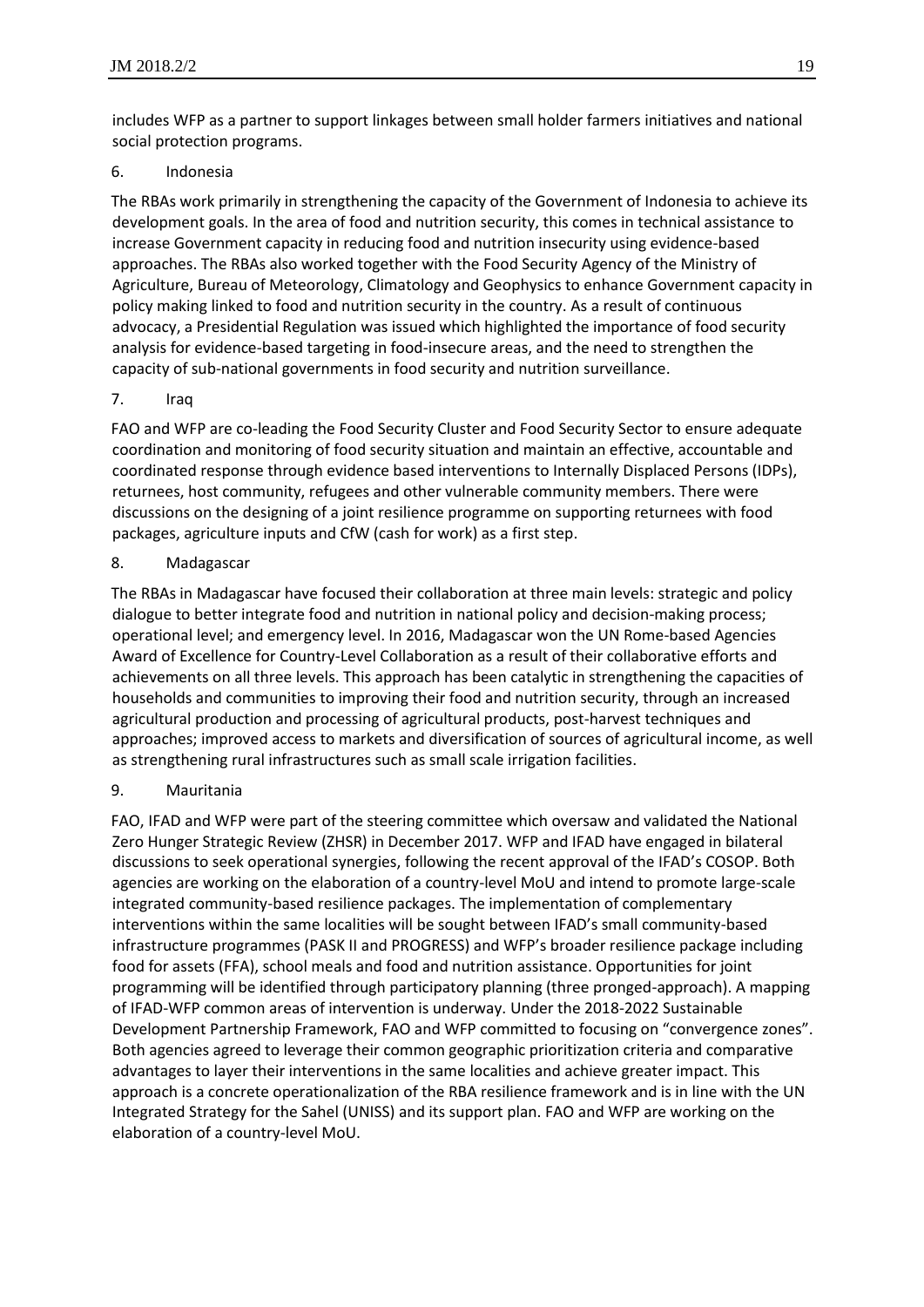#### 10. Middle East - North Africa Region

In October 2017, FAO and WFP signed a regional partnership agreement, focused on supporting and strengthening information exchange, policy and programme cooperation, and the development of operational partnerships at the country level. As part of the ongoing operationalization of the agreement, FAO and WFP (together with ESCWA, WHO, UNICEF and the League of Arab States (LAS) relaunched the Arab Regional Coordination Mechanism Working Group on Food Security, a reinvigorated regional platform for collaboration and dialogue on food security and nutrition that aims to deliver a biannual review of food security and nutrition issues. FAO and WFP are working closely together to support LAS with a new subcommittee on SDG2. FAO and WFP work together on the WFP Regional Initiative for School Meals and Social Protection and will collaborate on school meals advocacy at the 2018 Global Child Nutrition Forum in Tunisia.

#### 11. Nepal

The "Accelerating progress towards rural women economic empowerment" joint programme (JP RWEE), initiated in 2015, with FAO, IFAD, UN Women, and WFP, aims to advance rural women's empowerment through supporting the relevant Ministries. With an analysis of the lessons learned and results achieved in 2017, and recent new restructuring in the country's governance system, the JP RWEE in Nepal will focus on empowerment of rural women in the context of the federalism in Nepal. During the programme cycle from June 2018 to September 2019, the JP RWEE will focus on: 1) enhancement of technical capacity of rural women including enhanced knowledge on nutrition sensitive activities and disaster preparedness; 2) increased opportunities to access to markets; 3) leadership capacity of rural women; and 4) changes in social norms and behaviours. Planned interventions will directly support 2,330 rural women farmers who are existing JP RWEE participants in the two focused districts (Sarlahi and Rautahat), aiming at deepening the impact of results/changes which are envisaged as a result of the JP RWEE's support. It also aims to involve and influence a total of 12,349 family members of rural women including 1,000 men and boys.

#### 12. Pakistan

FAO and WFP have managed to recently successfully engage in a strong partnership at policy, program and operational level. At program level, the collaboration has resulted in an approved joint Central Emergency Response Fund (CERF) project in FATA, where social protection and nutrition interventions by WFP complement the agriculture resilience and revitalization interventions of FAO in an innovative way to provide integrated Critical support to ensure food security and agriculture based subsistence livelihoods for recently returned families to the Tribal Districts of Kyber Pakhtunkhwa Province.

#### 13. South Sudan

FAO and WFP are working together for an integrated emergency response. Collaboration, including with UNICEF, centres around rapid emergency response; food security, WASH, nutrition information and analysis; and community resilience building. FAO and WFP have conducted joint interventions as well as needs assessments in some of the most food-insecure, conflict-affected areas of the country. This includes the Food Security and Nutrition Monitoring System (FSNMS), which reached an unprecedented level of coverage since the war began, including some of the hardest to reach, most remote and conflict affected counties. Within the Partnerships for Resilience and Recovery (PfRR), FAO and WFP are working together as part of a wider group of stakeholders to restore and diversify community livelihoods, promote sustainable crop and livestock production and strengthen community and inter-communal resource sharing and management practices. Activities have been ongoing in Aweil, and a Joint Programme on Recovery and Resilience has been launched in October 2018. FAO, UNDP, UNICEF and WFP are also closely collaborating through the Resilience Measurement and Monitoring Unit (RAMMU) to develop a harmonized and coherent resilience measurement system. An action plan has been developed, which will include amongst other items training for capacity building. FAO and WFP are discussing together with UNICEF a proposed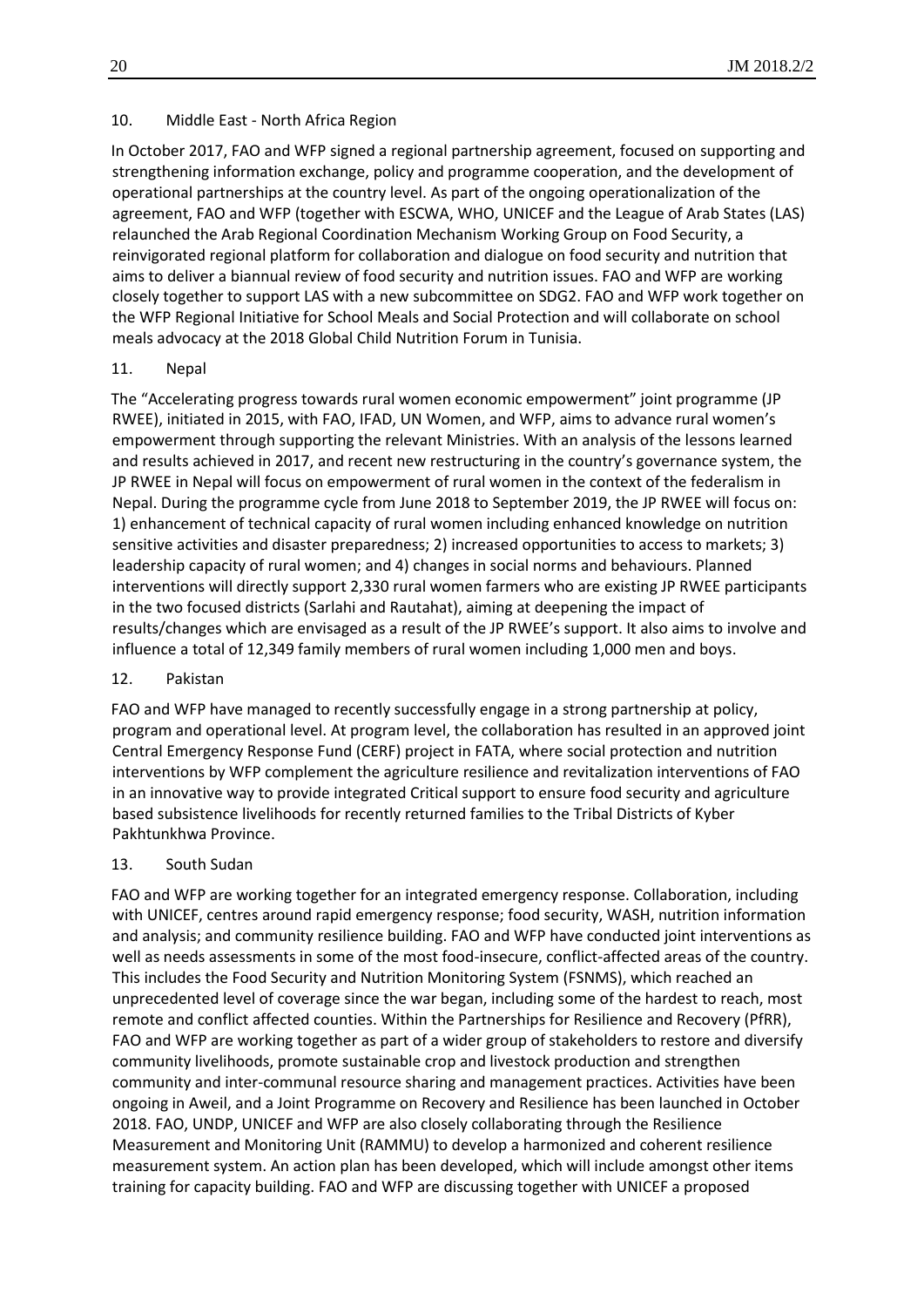approach to apply the "DRC model" in South Sudan. Through the proposed project, FAO, UNICEF, and WFP intend to strengthen the resilience and livelihoods of the beneficiary communities by rehabilitating production systems, promoting nutritional and social safety nets and good dietary practices, improving delivery of basic services and supporting social cohesion.

# 14. Sri Lanka

IFAD, WFP and IFPRI experts are supporting a nutrition-sensitive strategy for WFP's country strategic plan. IFAD works with WFP developing a framework on how beneficiaries of WFP Food for Asset programme could graduate to benefit from the IFAD-funded programme being linked to agricultural markets. Country strategies continue to embrace collaborations with the UN Nutrition Network, Sun Business Network, including with UNICEF, which will support the government to enhance its school meals programme and improve nutrition through the implementation of a Multi-Sector Action Plan for Nutrition.

### 15. The Sudan

In May 2017, FAO and WFP signed a Country-Level Declaration to enhance the sustainability and impact of their country programme interventions.

FAO and WFP are jointly working to increase production and reduce post-harvest losses of nutrientrich foods while facilitating diversification of production. FAO and WFP are jointly piloting a hydroponic production system for forage as an option to improve livelihoods of internally displaced people in Darfur.

#### 16. Timor-Leste

FAO, UNFPA, UNICEF, UN Women, WFP and WHO, donors and local partners will support the Ministry of Health and the National Council for Food Security and Nutrition (KONSSANTIL) to accelerate progress towards the implementation of prioritised nutrition-specific interventions established by the national nutrition strategy and Zero Hunger Challenge Plan of Action. The close working relationship between FAO and WFP supports the government in setting priorities for achieving the goals set out in these plans.

### 17. Turkey

FAO and WFP together with UNDP, are exploring the possibilities to develop a joint proposal supporting the transition to more conditional assistance for the mainly Syrian refugees in Turkey. The plan is to institutionalise a CFW/CFA programme within the existing government system, enabling beneficiaries to be potentially employed in agro-forestry activities, such as sapling production, afforestation and erosion control activities. The aim is to enhance the resilience of the beneficiaries by improving their vocational skills and broadening their work experience while, at the same time, contribute to achieving the national targets of the country for climate change mitigation and adaptation in agriculture.

### 18. Vulnerability Analysis and Mapping Platform for Regional Emergencies (VAMPIRE)

FAO, WFP and Pulse Lab Jakarta developed the Vulnerability Analysis and Mapping Platform for Regional Emergencies (VAMPIRE), an online dashboard which measures the impact of El Niño in Indonesia. Now installed in the Office of the President of the Republic of Indonesia's situation room, this tool has since been used to support emergency responses in Cambodia, Papua New Guinea, Timor-Leste, and Vietnam. Throughout 2018, FAO and WFP alongside Pulse Lab Jakarta will work to further adapt this online dashboard to be replicated in other countries in Asia and the Pacific region.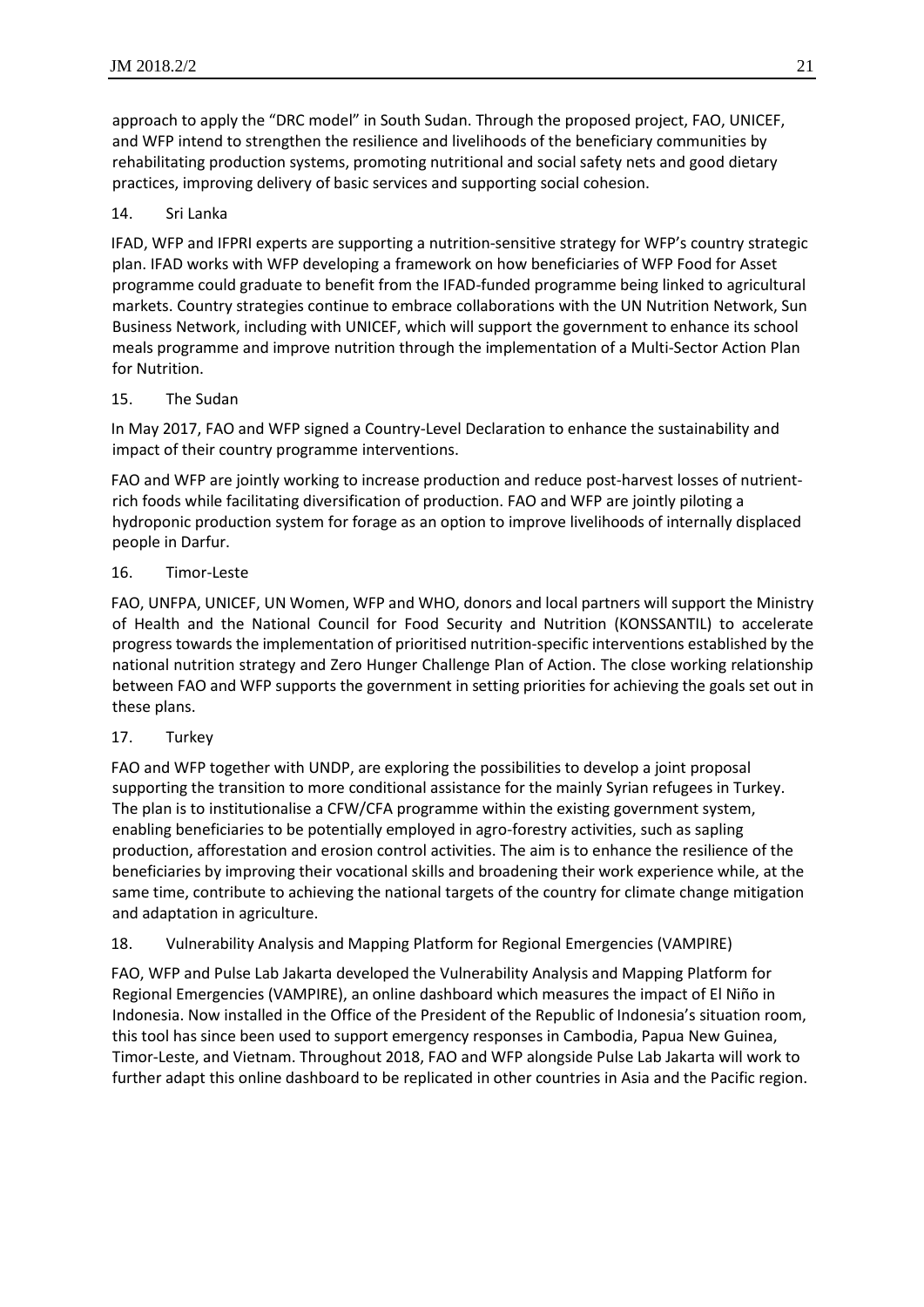# *ANNEX III: Global Level & Thematic Level Activities*

# 1. Climate Change

FAO, IFAD and WFP organized two joint events on the Koronivia Joint Work on agriculture and on Finance during the UNFCCC session in May 2018. At CFS45 FAO, IFAD, and WFP jointly organized a side event on strengthening the link between climate change and food security, including aspects of soil carbon, soil health, soil fertility in grasslands and croplands as well as integrated systems and management.

# 2. Gender

The RBAs continue to support women's rights in rural areas, and together with UN Women, continue to implement the Joint Programme on Rural Women's Economic Empowerment. In the age of 'big data', FAO and WFP are collaborating with Gallup in the construction of the 'gender equality for food security' (GE4FS) measure. Implemented through the Gallup World Poll, and tested in seven countries in 2018, the GE4FS measure demonstrates the direct links between gender equality, empowerment and food security."

3. The Global Food Security Cluster (gFSC)

The gFSC which is co-led by FAO and WFP, is committed to saving lives through the effective coordination of food security responses in major emergencies, and in 2017 supported some 30 incountry Food Security Clusters. FAO, WFP, and other United Nations agencies and international organizations, non-governmental organizations, civil society, resource partners and government representatives work closely together to assist needy people with the objective of reaching as many people as possible. During 2017, gFSC coordination efforts involved more than 1,700 partners at the country level, more than half being national entities. The inter-cluster working group co-hosted by the gFSC with the Global Nutrition Cluster, supports partners to enhance nutrition outcomes At the start of 2017, more than 108 million people in emergencies were classified as severely food insecure and 78.6 million people were targeted through Humanitarian Response Plans. At gFSC supported main operations in Bangladesh, the Democratic Republic of the Congo, Iraq, Nigeria, Somalia, South Sudan, the Syrian Arab Republic and Yemen, where food, agriculture and livelihood assistance was provided to over 25 million people.

### 4. Monitoring Food Security in Countries with Conflict Situations

FAO and WFP provide the UNSC with an overview of the numbers of people in acute need of emergency food, nutrition and livelihood assistance in 22 countries/territories affected by conflict. The report is produced in the context of the Global Network against Food Crises, a multi-partner initiative committed to bringing sustainable solutions to food crises through enhanced and shared food security analysis and strengthened coordination for evidence-based responses across the humanitarian-development-peace nexus. It analyses the factors driving food insecurity and examines if those factors are a consequence of conflict and/or if they are driving further tension. As the UNSC acknowledged in a recent landmark Resolution 2417 (2018), armed conflict and hunger are intrinsically linked. People embroiled in or displaced by war are rarely able to access the food they need to live healthy and active lives – and the inability to grow or buy enough food can cause or exacerbate tensions and even create conflict. This report highlights implications for response and resource allocations to address the vicious cycle between armed conflict and food insecurity.

# 5. Shock-responsive social protection

FAO and WFP are supporting the development and strengthening of risk-informed social protection systems and appropriate arrangements for responding to shocks with DFID, the EU, UNICEF and other development partners. FAO and WFP have explored the conditions under which existing systems may be used to effectively respond to crises while enhancing the capacity of the most vulnerable to adapt, withstand and transform in the event of multidimensional shocks. Jointly, this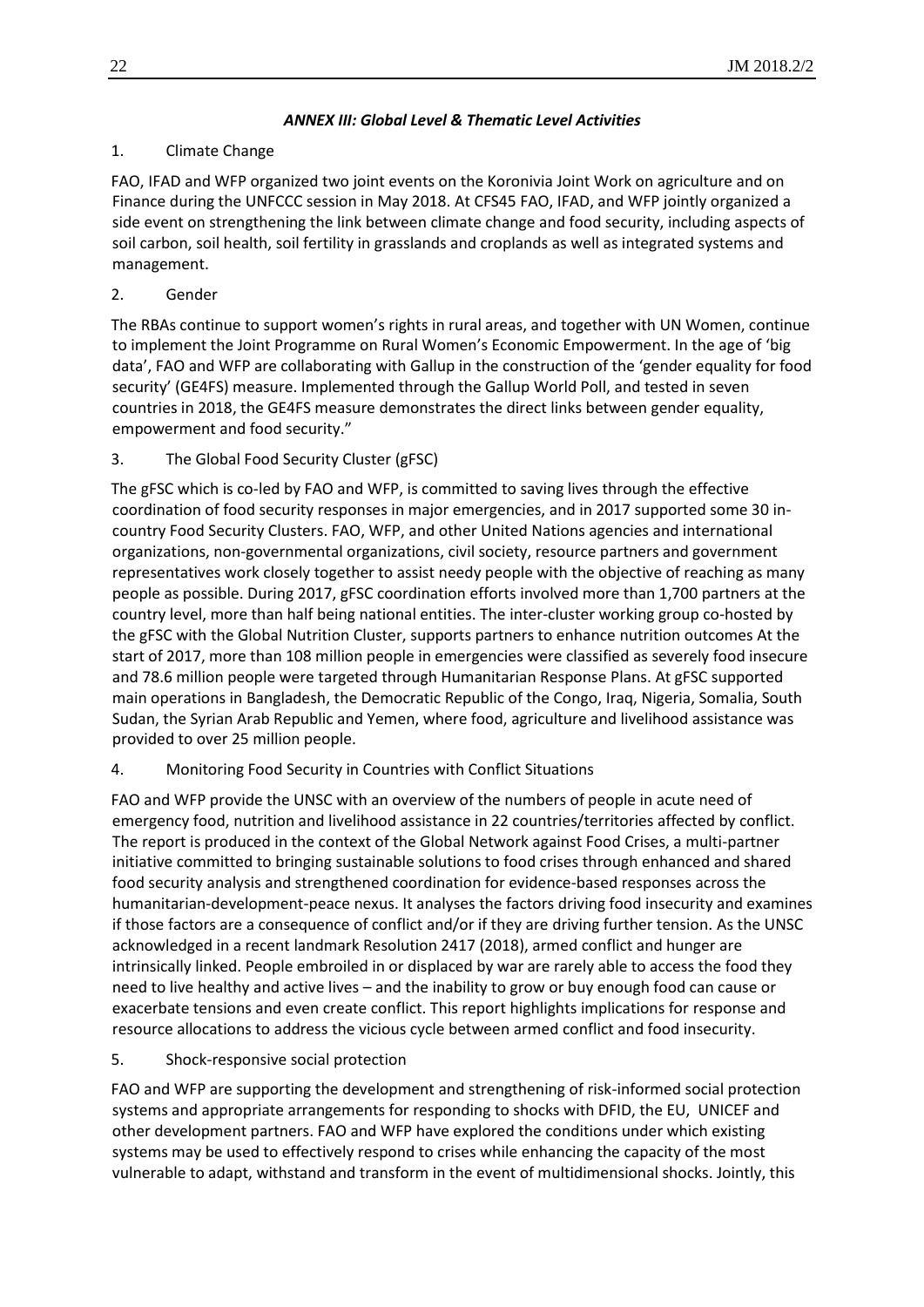involves mainly global-level engagement, such as the International Conference on Social Protection in Contexts of Fragility and Forced Displacement, which both agencies supported, and an informal coordination group, through which FAO, WFP and other institutions work together.

6. United Nations Decade of Family Farming

In December at the UNGA, the Resolution proclaiming a United Nations Decade of Family Farming (2019-2028) was adopted unanimously. The Resolution calls upon FAO and IFAD to lead the implementation of the Decade in collaboration with other stakeholders, as appropriate, and report to the UNGA on progress on a biennial basis through the UN Secretary-General. FAO and IFAD are working closely to develop an Action Plan, along with the organisation of an international conference on family farming in early 2019 to launch the Decade. In support of the latter, as an RBA initiative, FAO will host an international symposium on agricultural innovation for family farmers in November 2018.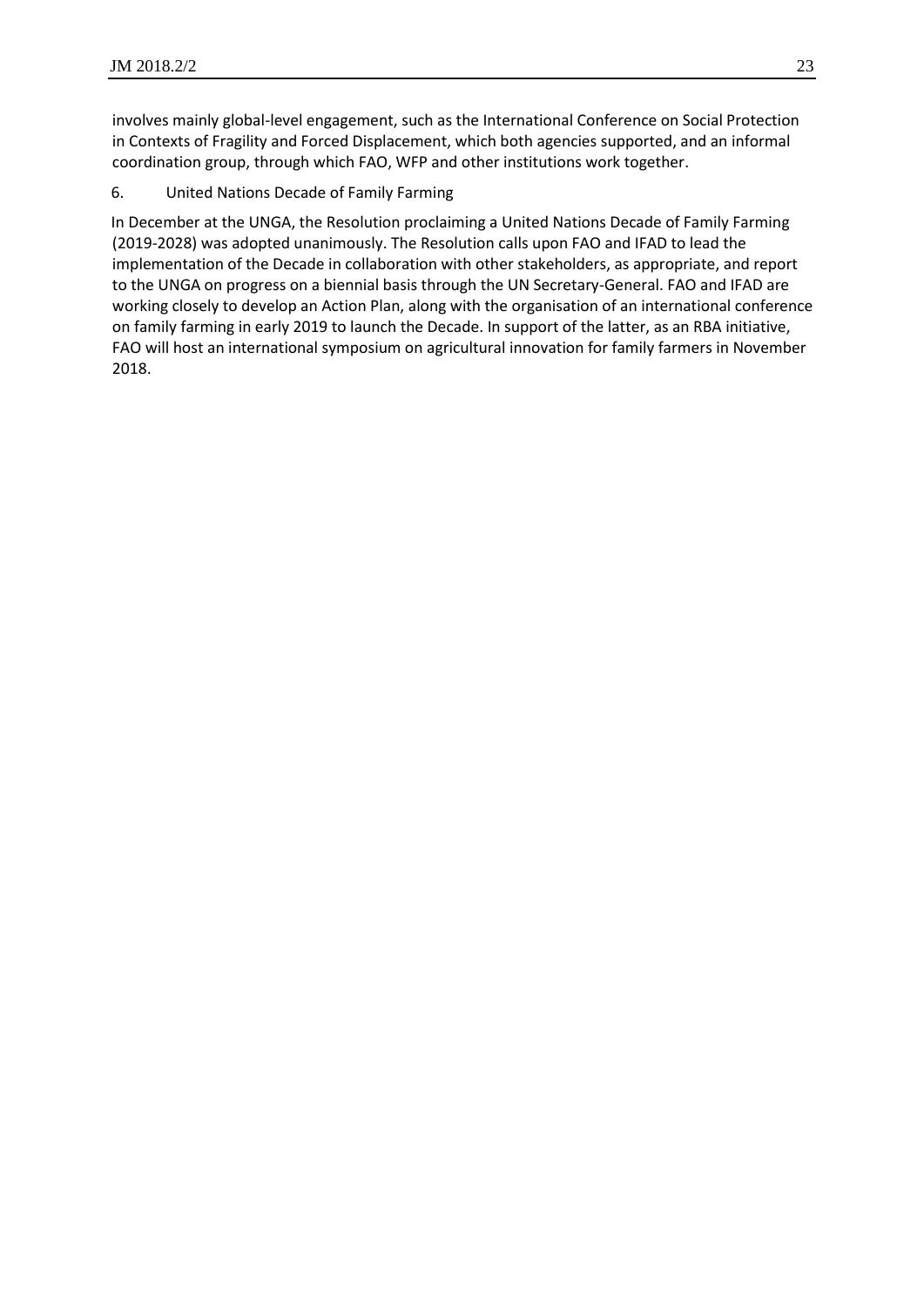# *ANNEX IV: Corporate Services*

# 1. Organizational Resilience Management

The three RBAs maintain regular contact and the latest meeting between the three agencies took place at IFAD in August 2018. Focal points reviewed the revised draft Organizational Resilience Management System MoU. This agreement inter alia provides for utilization of respective premises in cases of incidents disrupting critical functions of one or more of the partners, as well as for joint preparedness training.

# 2. Treasury Services

The RBAs participate in an investment committee where knowledge and best practices are exchanged. FAO, IFAD and WFP also collaborate on joint procurement of treasury services, including most recently custodial bank negotiations, selection of external investment managers where there are similar needs and an asset allocation study on long-term investments. The agencies also participate in the UN Working Group on Common Treasury Services, which helps coordinate collaboration on foreign exchange, banking, investments and payment services.

3. Common Commissary Services

In 2017, the FAO and WFP outlets of the Commissary were closed, because serious deficiencies and liability issues had been identified in relation to the business model as it was hitherto applied. FAO and WFP have engaged in discussions with IFAD, which has an online and 100% outsourced Commissary business model. A high-level meeting between the RBAs took place in September 2018. FAO and WFP are currently discussing the Commissary options and the specific requirements with the Government of Italy.

4. Corporate Airfare Agreements

The RBA's continue to conduct joint negotiations with airlines for corporate airfares on all major airlines. Based on the joint purchasing power of the 3 agencies, the conclusion of global agreements has been expanded to include most of the key airline partners that are used for official travel, in support of cost efficiencies in the decentralized offices. The RBAs are exploring future collaboration.

5. Hosting agreements at Headquarters level

In July 2018, a MoU was finalised between FAO and WFP concerning the provision by FAO of office space (i.e. 324 square meters) to WFP, which will pay an annual contribution to cover the related operational expenses incurred by FAO. Based on this agreement, FAO also provides to WFP office maintenance and utilities, basic office furniture, IT infrastructure and services, medical and travel clinic services, security, as well as access and use common areas, such as cafeteria, restaurant, restrooms, and meeting rooms.

# 6. Hosting agreements in the field

Currently FAO hosts IFAD in eight country offices: Bolivia (2011), Burundi (2014), Egypt (2015), Madagascar (2014), Mozambique (2012), Pakistan (2013), Rwanda (2014) and Sierra Leone (2014). In addition, FAO provides IFAD with office space for storage in Yemen. Since 2015, FAO and IFAD have been sharing joint premises in Ghana offered by the Government. Subsequently all administrative and security expenses for the joint premises are co-shared by the two agencies. It is expected that in the next two to three years IFAD will enter into additional service-level agreement(s) with FAO and/or WFP, thus increasing the level of collaboration among the RBAs in areas such as field security, field security training, general administration, human resources, information technology support. In some countries, IFAD uses FAO host country agreement to extend privileges and immunities to its staff and operations. WFP liaises with IFAD and FAO facility managers for common services agreements including maintenance, printing services and, in general long- term agreements regarding the management of premises. Currently WFP hosts FAO in 9 countries: Chad, Democratic